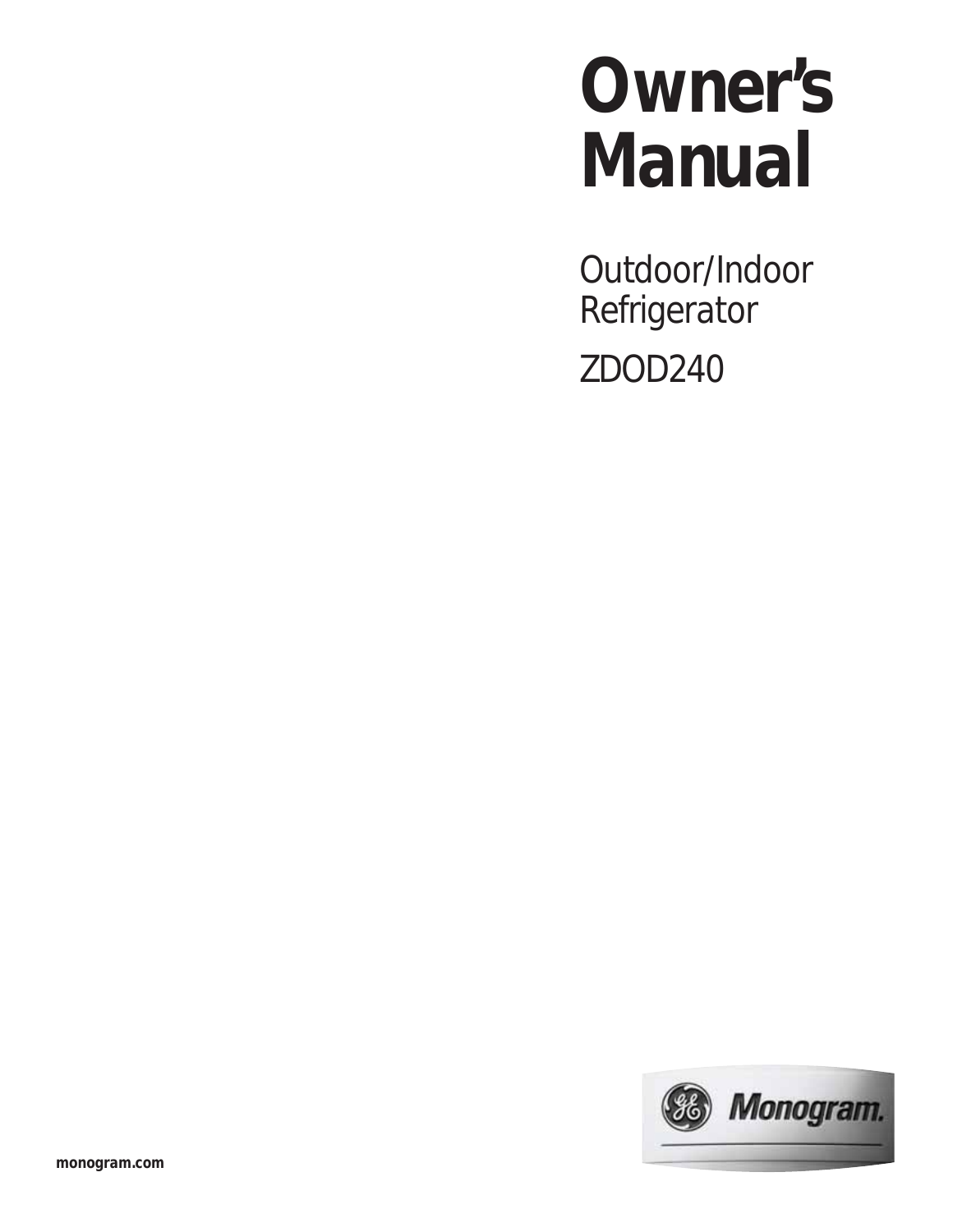### *If you received a damaged appliance* The warranty does not cover damage caused after delivery. Immediately contact the dealer (or builder) that sold you the outdoor/indoor refrigerator. *Introduction* Your new Monogram outdoor/indoor refrigerator makes an eloquent statement of style, convenience and kitchen planning flexibility. Whether you chose it for its purity of design or the assiduous attention to detail, you will find that your Monogram outdoor/indoor refrigerator's superior blend of form and function will delight you for years to come. The information on the following pages will help you operate and maintain your outdoor/ indoor refrigerator properly. If you have any other questions, visit our Website at: **monogram.com** *Contents* Care and Cleaning .......................................12, 13 Consumer Services ............................................. 19 Controls and Features ................................. 9–11 Model and Serial Numbers ................................2 Problem Solver ...............................................15–17 Product Registration .............................................2 Repair Service .................................................. 4, 19 Safety Instructions ............................................5–8 Top Canopy Removal ......................................... 14 Warranty ...............................................Back Cover *Before using your outdoor/ indoor refrigerator* Read this manual carefully. It is intended to help you operate and maintain your new outdoor/indoor refrigerator properly. Keep it handy for answers to your questions. If you don't understand something or need more help, there is a list of toll-free consumer service numbers included in the back section of this manual. **OR** Visit our Website at: **monogram.com** *Write down the model & serial numbers* You will find them on a label on the ceiling inside the outdoor/indoor refrigerator. **Please write these numbers here:** Model Number Serial Number Use these numbers in any correspondence or service calls concerning your outdoor/ indoor refrigerator. *Remove packaging* Before using, be sure all packing materials and tape have been removed. To assure no damage is done to the finish of the product, the safest way to remove on new appliances is an application of household liquid detergent. Apply with a soft cloth and allow to soak. Wipe dry and then apply an appliance polish to thoroughly clean and protect the surface. *Save time & money* Before you request service, check the Problem Solver in the back of this manual. It lists causes of minor operating problems that you can correct yourself.

the adhesive left from packaging tape

### Consumer Information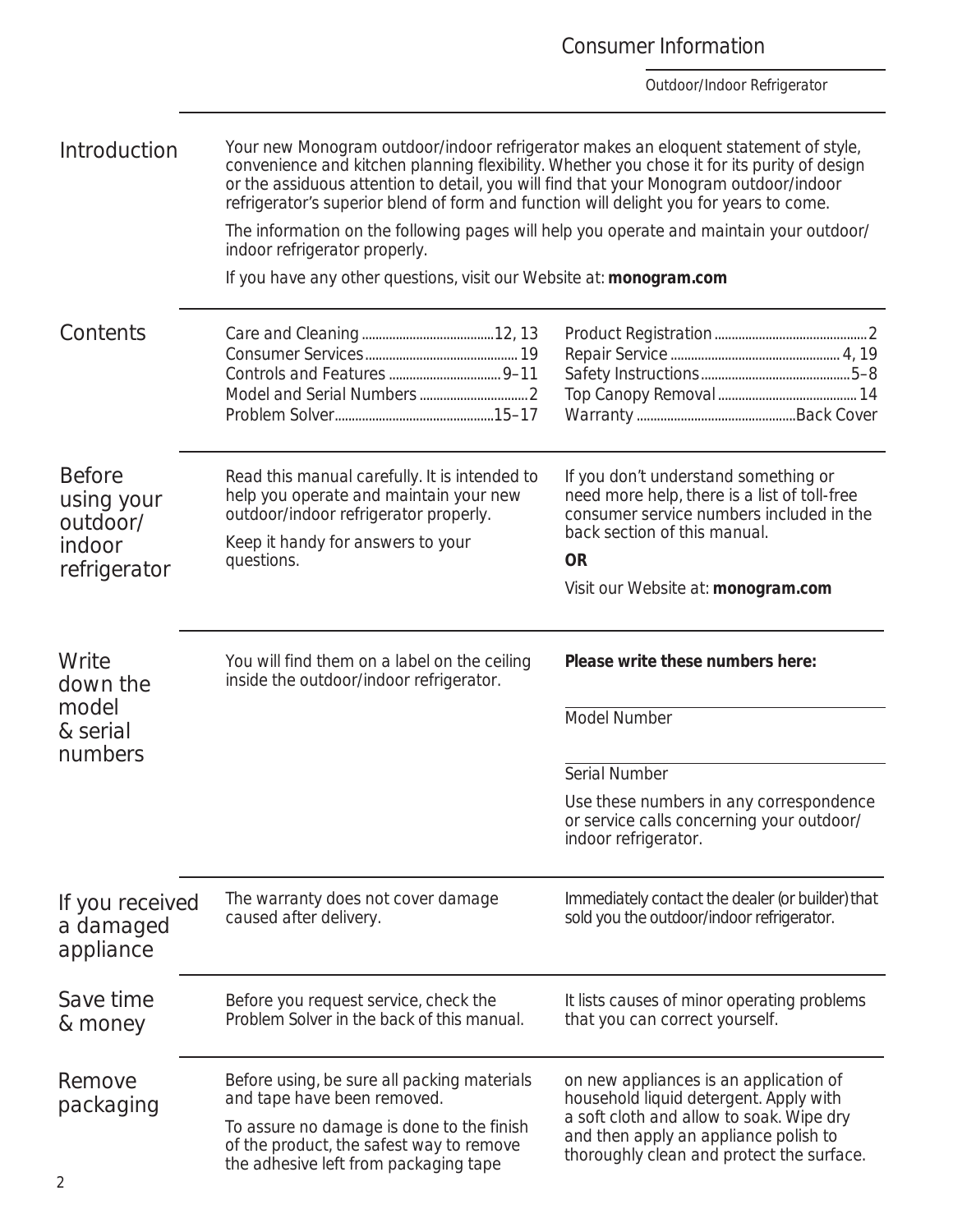### Consumer Information

| Caring<br>for your<br>stainless<br><i>steel</i> | Stainless Steel-We strongly advise<br>applying a commercially available stainless<br>steel cleaner such as Stainless Steel Magic <sup>™</sup><br>to preserve and protect the fine finish<br>monthly.<br>The following substances and naturally<br>occurring materials will cause damage to<br>all stainless steel finishes. Care must be<br>taken not to allow these substances to<br>come in contact with your outdoor/indoor<br>refrigerator. If any of these do get on your<br>unit, wash and rinse immediately (see Care<br>and Cleaning).                                                                                                    | • Battery acid<br>• Pool chemicals<br>(such as chlorine and bromine)<br>• Lawn fertilizer<br>• Ice melting salts<br>• Creosote<br>• Iodine<br>• Pickling juice<br>• Urine<br>• Bird droppings<br>• Tree sap<br>• Sea water                                                                                                                                                        |
|-------------------------------------------------|---------------------------------------------------------------------------------------------------------------------------------------------------------------------------------------------------------------------------------------------------------------------------------------------------------------------------------------------------------------------------------------------------------------------------------------------------------------------------------------------------------------------------------------------------------------------------------------------------------------------------------------------------|-----------------------------------------------------------------------------------------------------------------------------------------------------------------------------------------------------------------------------------------------------------------------------------------------------------------------------------------------------------------------------------|
| If you need<br>service                          | To obtain service, see the Consumer<br>Services page in the back of this manual.<br>We are proud of our service and want you<br>to be pleased. If for some reason you are<br>not happy with the service you receive, here<br>are steps to follow for further help.<br>For customers in the USA:<br>FIRST, contact the people who serviced your<br>appliance. Explain why you are not pleased.<br>In most cases, this will solve the problem.<br>NEXT, if you are still not pleased, write all<br>the details—including your phone number—<br>to:<br>Manager, Customer Relations<br><b>GE Appliances</b><br>Appliance Park<br>Louisville, KY 40225 | For customers in Canada:<br>FIRST, contact the people who serviced your<br>appliance. Explain why you are not pleased.<br>In most cases, this will solve the problem.<br>NEXT, if you are still not pleased, write all<br>the details—including your phone number<br>to:<br>Manager, Consumer Relations<br>Mabe Canada Inc.<br>1 Factory Lane, Suite 310<br>Moncton, N.B. E1C 9M3 |
| After<br>installation<br><i>is completed</i>    | • Promptly inspect your new Monogram<br>outdoor/indoor refrigerator. If it has been<br>damaged, contact the Installer or Dealer<br>immediately.<br>• This outdoor/indoor refrigerator must be<br>properly leveled to ensure correct door<br>alignment and door closure. Contact<br>the Installer if the unit is not level.<br>• The unit should be centered in the<br>opening. In a standard 24" opening, the<br>door will protrude 1-1/2" forward of<br>adjacent cabinetry. Contact the installer if<br>clearance is not correct.                                                                                                                | • Test the door swing. Carefully open and<br>close the door. The door should not rub<br>or catch on adjacent cabinetry. Notify the<br>installer if the door makes contact with<br>cabinetry.<br>Please Contact the Installer or Dealer if<br>you experience any of these problems.                                                                                                |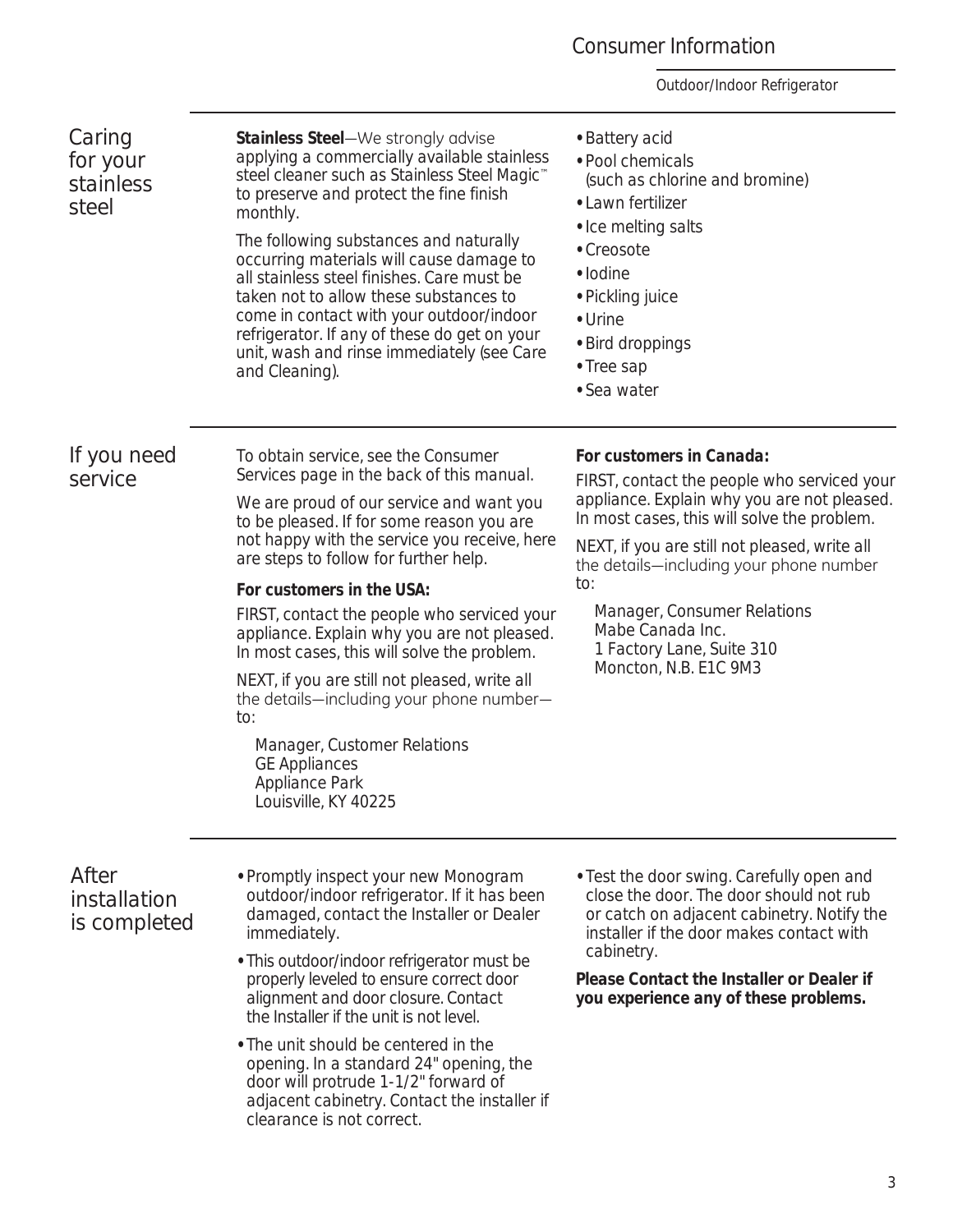## IMPORTANT SAFETY INSTRUCTIONS

## *READ AND SAVE THESE INSTRUCTIONS*

### **REFRIGERATOR SAFETY INFORMATION**

A This is the safety alert symbol. This symbol alerts you to potential hazards that can kill or hurt you and others. All safety messages will follow the safety alert symbol and the word "DANGER", "WARNING", or "CAUTION". These words are defined as:

 Indicates a hazardous situation which, if not avoided, **will** result in death or serious injury. **DANGER**

**A WARNING** Indicates a hazardous situation which, if not avoided, could result in death or serious injury.

 Indicates a hazardous situation which, if not avoided, **could** result in minor or moderate injury. **A** CAUTION

### **IMPORTANT SAFETY INSTRUCTIONS**

 To reduce the risk of fire, explosion, electric shock, or injury when using your refrigerator follow these basic safety precautions: **WARNING**

- **Use this appliance only for its intended purpose** as described in this Owner's Manual.
- **This outdoor/indoor refrigerator must be properly installed in accordance with the Installation Instructions before it is used.**
- **Do not allow children to climb, stand or hang on the shelves in the outdoor/ indoor refrigerator.** They could damage the outdoor/ indoor refrigerator and seriously injure themselves.
- **Do not store or use gasoline or other flammable vapors and liquids in the vicinity of this or any other appliance.**
- **Keep fingers out of the "pinch point" areas:**  clearances between the door and between the door and cabinet are necessarily small. Be careful closing the door when children are in the area.
- **Unplug or turn off your outdoor/indoor refrigerator before cleaning or making repairs.**

 **NOTE:** We strongly recommend that any servicing be performed by a qualified individual.

• **Before replacing a burned-out light bulb,** the outdoor/indoor refrigerator should be turned OFF or unplugged in order to avoid contact with a live wire filament. (A burned-out light bulb may break when being replaced.)

## **WARNING** *RISK OF CHILD ENTRAPMENT*

Child entrapment and suffocation are not problems of the past. Junked or abandoned refrigeration products are still dangerous… even if they will sit for "just a few days." If you are getting rid of your old appliance, please follow these instructions to help prevent accidents.

- **•** Do not operate the unit where the temperature will go below 45°F (7.2°C) or above 120°F (49°C) (see Unit ON/OFF).
- **•** Ensure the outdoor/indoor refrigerator is not installed in a location prone to standing water.
- **•** Choose a level location that can withstand 250 lbs.
- **•** Route the power cord so that it does not present a trip hazard.
- **•** Surface can be hot in direct sunlight conditions. Use caution.
- **•** Ensure the chosen location does not present a tipover situation.
- **•** Make sure dishes cool prior to storing them in the outdoor/indoor refrigerator. Certain types of glass, ceramic, earthenware or other glazed utensils retain heat. Hot dishes can cause the cold glass shelves to break.
- **•** The use of a GE Vacuum Break (service part #'s WR49X403 and WR49X10026) is not authorized on the outdoor/indoor refrigerator.

### **Before You Throw Away Your Old Refrigeration Product:**

- Take off the doors.
- Leave the shelves in place so that children may not easily climb inside.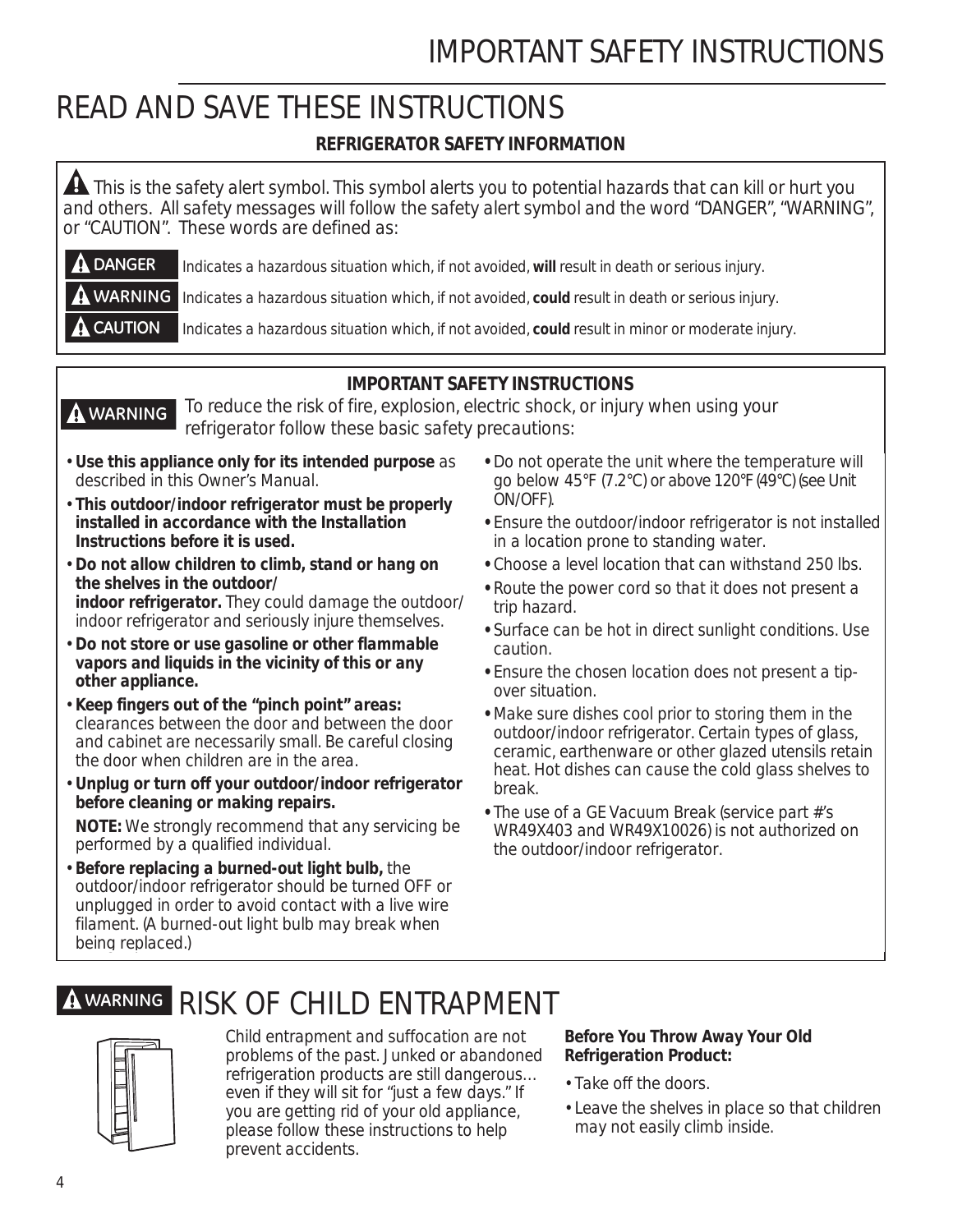## IMPORTANT SAFETY INSTRUCTIONS

## *LIRE ET CONSERVER CES INSTRUCTIONS*

### **CONSIGNES DE SÉCURITÉ POUR LE RÉFRIGÉRATEUR**

A Ce symbole représente une alerte de sécurité. Ce symbole vous avise de dangers possibles pouvant causer la mort, des blessures ou autres. Tous les messages de sécurité seront précédés du symbole d'alerte de sécurité ainsi que des mots « DANGER », « AVERTISSEMENT » ou « MISE EN GARDE ». Ces messages sont les suivants :

| $\mathbf A$ DANGER | Signale une situation qui présente un danger imminent et qui, si elle n'est pas évitée, entraînera des blessures<br>' graves, voire la mort.                   |
|--------------------|----------------------------------------------------------------------------------------------------------------------------------------------------------------|
|                    | A AVERTISSEMENT Signale une situation qui présente un danger imminent et qui, si elle n'est pas évitée, peut entraîner des<br>blessures graves, voire la mort. |
|                    | A A <del>TTENTION</del> Signale une situation qui présente un danger imminent et qui, si elle n'est pas évitée, peut entraîner d                               |

Signale une situation qui presente un danger imminent et qui, si elle n'est pas évitée, p blessures mineures ou graves. **A** ATTENTION



 Pour réduire le risque d'incendie, d'explosion, de choc électrique ou de blessures lorsque vous utilisez votre réfrigérateur, veuillez suivre ces consignes de sécurité : **AVERTISSEMENT**

- **N'utilisez l'appareil que pour son usage prévu,**  comme décrit dans le présent manuel.
- **Installez le réfrigérateur intérieur/ extérieur conformément aux directives d'installation avant de l'utiliser.**
- **Ne laissez pas les enfants grimper, s'asseoir, se tenir debout ni se pendre aux clayettes du réfrigérateur intérieur/ extérieur.** Ils pourraient endommager le réfrigérateur et se blesser gravement.
- **N'entreposez et n'utilisez pas d'essence ou autres vapeurs et liquides inflammables à proximité de cet appareil ou de tout autre appareil électroménager.**
- **Éloignez les doigts des parties du réfrigérateur où l'on peut facilement se pincer :** les espaces entre les portes et entre les portes et les placards sont toujours étroits. Soyez prudent lorsque vous fermez les portes de l'appareil en présence des enfants.
- **Débranchez ou fermez votre réfrigérateur intérieur/ extérieur avant de le nettoyer et de le réparer. REMARQUE :** Nous vous recommandons vivement de confier toute réparation à un technicien qualifié.
- **Avant de remplacer une ampoule grillée,**  le réfrigérateur intérieur/extérieur doit être débranché afin d'éviter tout contact avec un fil sous

tension. (Une ampoule grillée peut se briser pendant l'opération).

- **•** Ne faites pas fonctionner cet appareil lorsque la température sera sous 7,2 °C (45 °F) ou inférieure à 49 °C (120 °F) (voir marche/arrêt de l'appareil).
- **•** Assurez-vous que le réfrigérateur intérieur/extérieur n'est pas installé dans un endroit pouvant dissimuler de l'eau stagnante.
- **•** Choisissez un endroit à niveau pouvant supporter un poids de 113 kg (250 lb).
- **•** Acheminez le cordon d'alimentation de manière à éviter les risques de trébuchement.
- **•** La surface exposée aux rayons directs du soleil peut être chaude. Soyez prudent.
- **•** Assurez-vous de choisir un endroit ne présentant pas de risque de basculement.
- **•** Assurez-vous que les plats sont refroidis avant de les stocker dans le réfrigérateur extérieur/intérieur. Certains types de matériaux comme le verre, la céramique, le grès et d'autres ustensiles émaillés conservent la chaleur. Les plats chauds représentent un risque de bris des tablettes en verre froides.
- **•** L'utilisation d'une soupape antivide de GE (pièces no WR49X403 et WR49X10026) n'est pas approuvée pour un réfrigérateur extérieur/intérieur.

## **AVERTISSEMENT** *RISQUES POUR LES ENFANTS*



Les enfants pris au piège ou morts d'asphyxie sont toujours d'actualité. Les appareils de réfrigération abandonés sont toujours aussi dangereux, même si on n'attend que "quelque jours" pour s'en débarasser. Si vous ne gardez pas votre ancien appareil, veuillez suivre les directives ci-dessous afin de prévenir les accidents.

### **Avant de vous débarasser de votre vieux appareil de réfrigération :**

- Démontez les portes.
- Laissez les clayettes en place afin d'empêcher les enfants de grimper à l'intérieur.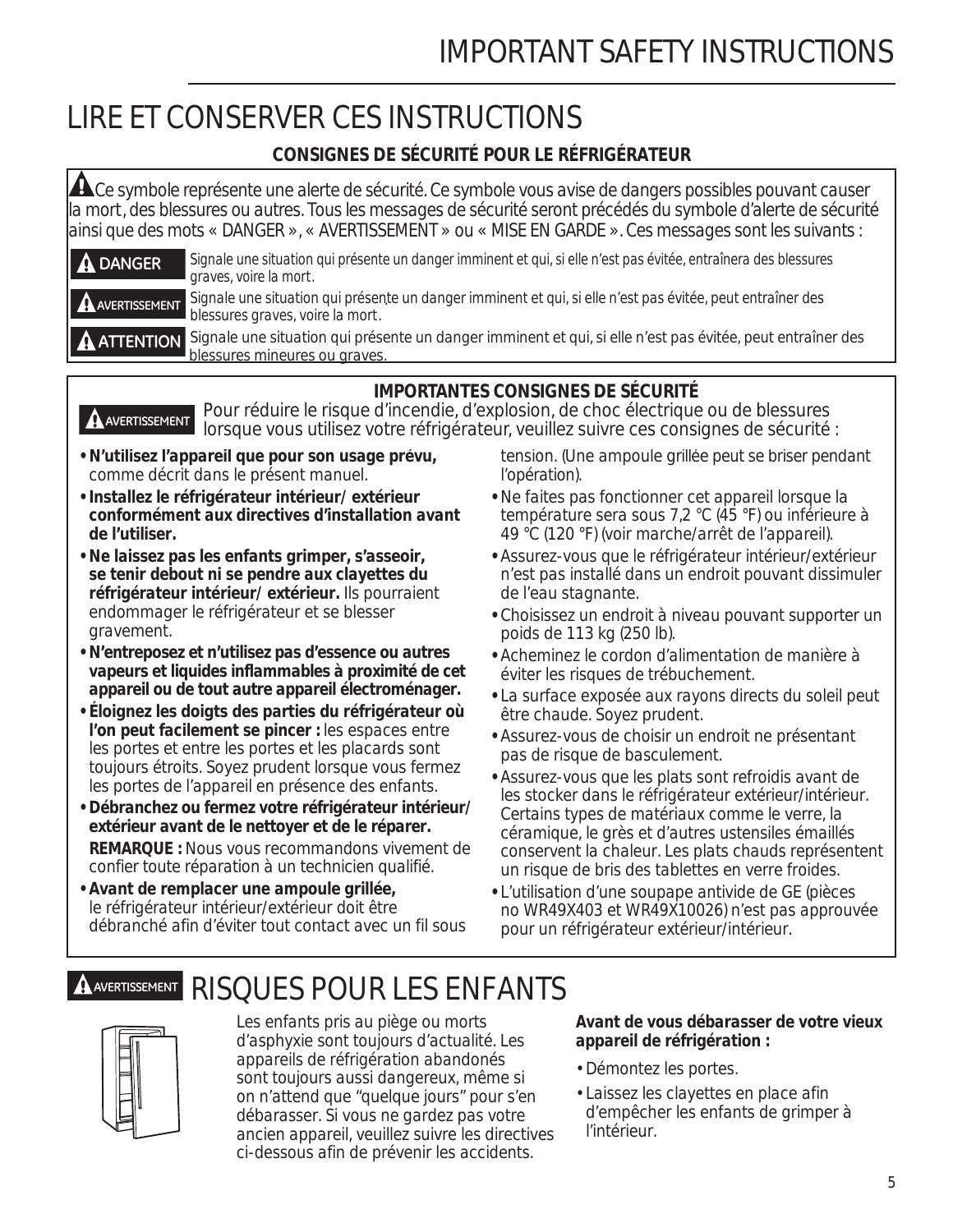## *REFRIGERANTS*

All refrigeration products contain refrigerants, which under federal law must be removed prior to product disposal.

If you are getting rid of an old refrigeration product, check with the company handling the disposal about what to do.

## *HOW TO CONNECT ELECTRICITY*



### **WARNING**

**THIS PRODUCT MUST BE CONNECTED TO A POWER SOURCE WITH GROUND FAULT CIRCUIT INTERRUPT (GFCI) PROTECTION WHEN INSTALLED IN AN OUTDOOR LOCATION. LOCAL CODES MAY REQUIRE A SEPARATE CIRCUIT.** 

**IF YOU ARE UNCERTAIN ABOUT THE GFCI PROTECTION ON THE POWER SOURCE TO WHICH YOU ARE CONNECTING THIS APPLIANCE, PLEASE CONTACT A PROFESSIONAL ELECTRICIAN FOR VERIFICATION.**



### **Refrigerator MUST be plugged into a functioning GFCI circuit.** Test your circuit

by plugging your refrigerator into the outlet and pressing the test button for that circuit, verifying that the unit turns off (the light will not work with the door open). Then press the Reset button and confirm that the light comes on with the door open. If you do not know if you have a GFCI circuit, contact a qualified electrician for assistance.

**Do not place the unit in standing water or allow the power cord to be immersed.**

**Do not, under any circumstances, cut or remove the third (ground) prong from the power cord. For personal safety, this appliance must be properly grounded.**

The power cord of this appliance is equipped with a 3-prong (grounding) plug which mates with a standard 3-prong (grounding) wall outlet to minimize the possibility of electric shock hazard from this appliance.

Have the electrical outlet and circuit checked by a qualified electrician to make sure the outlet is properly grounded.

Where a standard 2-prong electrical outlet is encountered, it is your personal responsibility and obligation to have it replaced with a properly grounded 3-prong wall outlet.

The appliance should always be plugged into its own individual electrical outlet which has a voltage rating that matches the rating plate. This provides the best performance and also prevents overloading house wiring circuits which could cause a fire hazard from overheated wires.

Never unplug an appliance by pulling on the power cord. Always grip the plug firmly and pull straight out from the outlet.

Repair or replace immediately all power cords that have become frayed or otherwise damaged. Do not use a cord that shows cracks or abrasion damage along its length or at either end.

When moving the appliance, be careful not to roll over or damage the power cord.

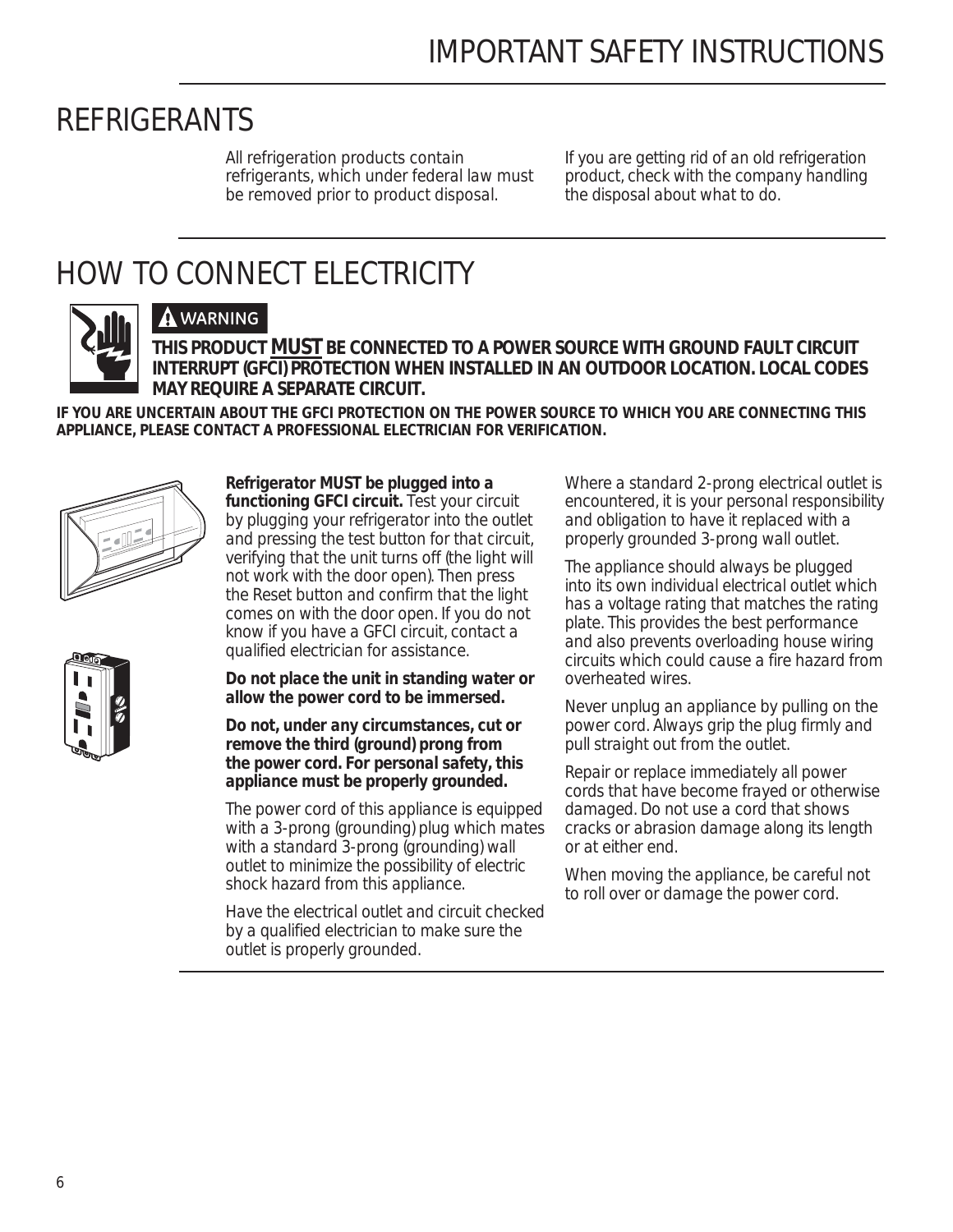## *RÉFRIGÉRANTS*

Tous les appareils de réfrigération contiennent des refrigerants qui, conformément aux lois fédérales, doivent être enlevés avant toute élimination de l'appareil.

Si vous vous débarrassez de vieux appareils de réfrigération, vérifiez, auprès de la société qui s'occupe de leur élimination, ce que vous devez faire.

## *RACCORDEMENT ÉLECTRIQUE*



### **A** AVERTISSEMENT

**CE PRODUIT DOIT TRE CONNECTÉ À UNE SOURCE D'ALIMENTATION À DISJONCTEUR DE FUITE À LA TERRE, EN CAS D'INSTALLATION EN PLEIN-AIR. LES RÉGLEMENTATIONS LOCALES PEUVENT EXIGER UN CIRCUIT DISTINCT.**

**EN CAS DE DOUTE SUR LA PROTECTION ASSURÉE PAR LE DISJONCTEUR DE FUITE À LA TERRE SUR LA SOURCE D'ALIMENTATION À LAQUELLE VOUS CONNECTEZ CET APPAREIL, VEUILLEZ FAIRE VÉRIFIER L'INSTALLATION PAR UN ÉLECTRICIEN PROFESSIONNEL.**





### **Vous DEVEZ brancher votre réfrigérateur à un circuit avec interrupteur de défaut à la**

**terre.** Essayez votre circuit en branchant votre réfrigérateur dans la prise et en appuyant sur le bouton d'essai pour ce circuit, en vous assurant que le réfrigérateur ne reçoit plus de courant (la lumière du réfrigérateur ne s'allume pas quand vous ouvrez la porte). Appuyez ensuite sur le bouton Reset (remise à zéro) et vérifiez que la lumière s'allume quand vous ouvrez la porte. Si vous ne savez pas si votre circuit est équipé d'un interrupteur de défaut à la terre, demandez à un électricien qualifié de vous aider.

**N'immergez jamais votre appareil dans de l'eau, ni son cordon d'alimentation.**

**Ne coupez ni retirez en aucun cas la troisième broche (mise à la terre) de la fiche du cordon d'alimentation. Pour votre sécurité, cet appareil doit être correctement mis à la terre.**

Le cordon d'alimentation de cet appareil est muni d'une fiche à 3 broches (mise à la terre) qui se branche dans une prise mural ordinaire à 3 alvéoles (mise à la terre) pour réduire au minimum les risques du chocs électriques. Faites examiner la prise de courant et le circuit par un électricien qualifié pour vous assurer

que la prise est correctement mise à la terre. Si la prise de courant est du type standard à 2 alvéoles, il vous incombe de la faire remplacer par une prise à 3 alvéoles correctement mise à la terre.

L'appareil doit toujours être branché dans sa propre prise de courant, dont la tension nominale est identique à celle indiquée sur la plaque signalétique.

Cette précaution est recommandée pour garantir un rendement optimum et éviter une surcharge des circuits électriques de la résidence, ce qui pourrait créer un risque d'incendie par surschauffe des fils.

Ne débranchez jamais l'appareil en tirant le cordon d'alimentation. Saisissez fermement la fiche du cordon et tirez droit pour la retirer de la prise.

Réparez ou remplacez immédiatement tout cordon effiloché ou endommagé. N'utilisez pas un cordon fendillé ou présentant des signes d'usure.

Lorsque vous déplacez l'appareil, faites attention de ne pas la faire rouler sur le cordon d'alimentation afin de ne pas l'endommager.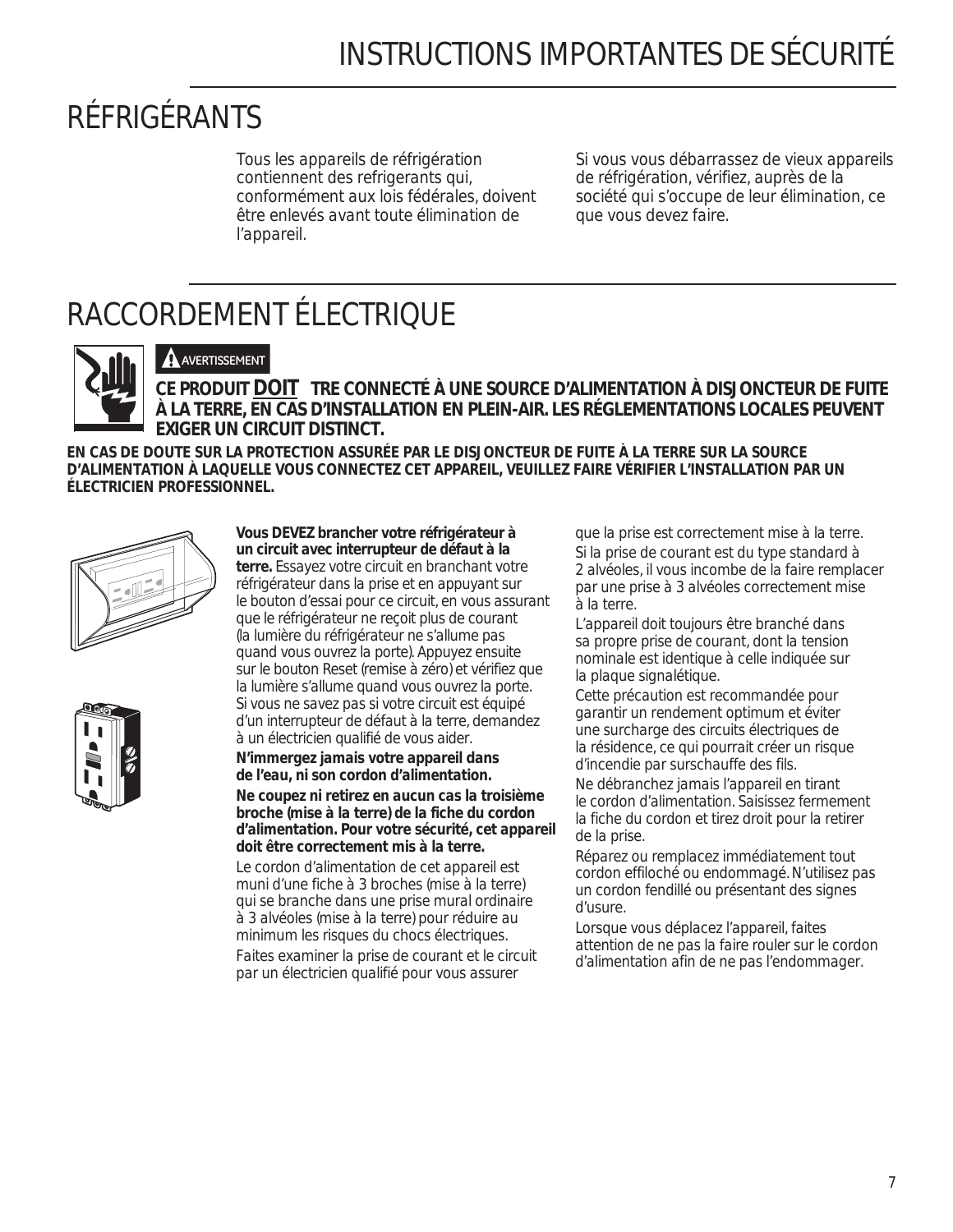## IMPORTANT SAFETY INSTRUCTIONS

### *DO NOT USE AN ADAPTER PLUG OR EXTENSION CORD (Adapter plugs not permitted in Canada)*



Do not use an adapter plug to connect the refrigerator to a 2-prong outlet. Do not use an extension cord with this appliance.

*SAVE THESE INSTRUCTIONS*

## INSTRUCTIONS IMPORTANTES DE SÉCURITÉ

## *NE PAS UTILISER DE FICHE D'ADAPTATION OU DE CORDON PROLONGATEUR (Fiches d'adaptation non permises au Canada)*



N'utilisez pas de fiche d'adaptation pour brancher le réfrigérateur dans une prise à 2 broches.

N'utilisez pas de cordon prolongateur avec cet appareil.

*CONSERVEZ CES DIRECTIVES*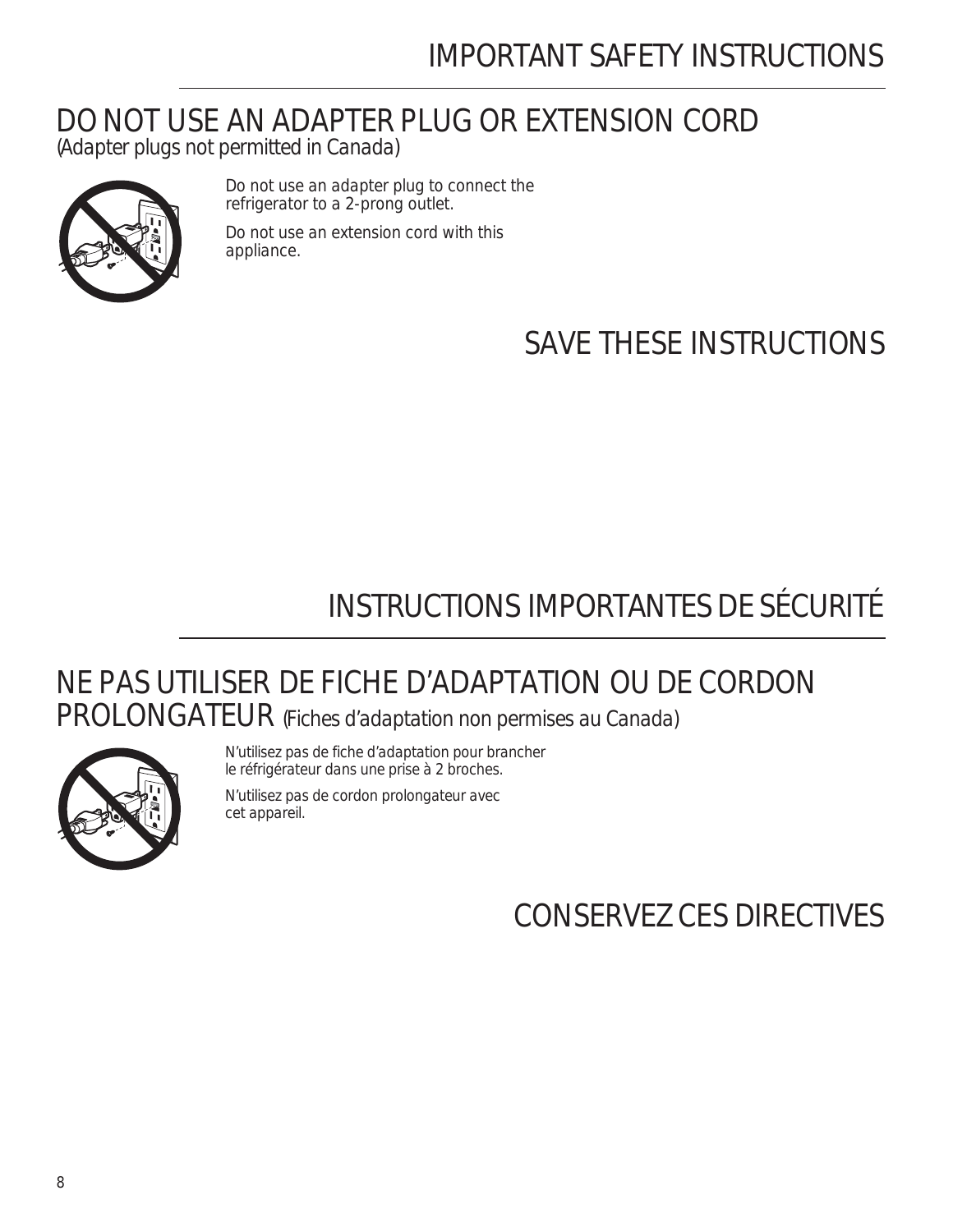### Controls and Features

| Temperature<br>control   | The temperature display shows the<br>actual temperature of the outdoor/indoor<br>refrigerator. The actual temperature may<br>vary slightly from the set temperature<br>based on factors such as door opening,<br>amount of food and outside temperature.    | <b>TEMP. CONTROL</b><br><b>WARMER</b><br><b>COLDER</b>                                                                                                                                                            |  |
|--------------------------|-------------------------------------------------------------------------------------------------------------------------------------------------------------------------------------------------------------------------------------------------------------|-------------------------------------------------------------------------------------------------------------------------------------------------------------------------------------------------------------------|--|
|                          | To change the temperature setting, press<br>the WARMER or COLDER pads until you<br>reach the desired set temperature. After<br>several seconds, the display will return to<br>the actual temperature.                                                       | <b>Temperature Settings</b><br>Minimum: 34°F (1.1°C)                                                                                                                                                              |  |
|                          | Allow 12-24 hours for the outdoor/indoor<br>refrigerator to reach the temperature that<br>you have set.                                                                                                                                                     | Maximum: 45°F (7.2°C)                                                                                                                                                                                             |  |
| Child control<br>lockout | This child control lockout feature prevents<br>unwanted changes to your temperature<br>settings.                                                                                                                                                            | After the desired temperature is set, the<br>temperature can be locked. To lock, press<br>both the $+$ and $-$ pads at the same time for<br>five seconds. To unlock, press both + and -<br>pads for five seconds. |  |
| Unit ON/OFF              | This pad stops cooling in the outdoor/indoor<br>refrigerator, turns off the temperature<br>controls and removes power to the light<br>circuit.                                                                                                              | ON/OFF<br><b>HOLD 3 SECS</b>                                                                                                                                                                                      |  |
|                          | Press this pad for a minimum of 3 seconds<br>to turn the outdoor/indoor refrigerator OFF<br>for long vacations or absences, or when<br>cleaning the unit or changing the light bulb.<br>Press the pad again to turn the outdoor/<br>indoor refrigerator ON. |                                                                                                                                                                                                                   |  |
| Key ejecting             | To prevent a child from being entrapped,                                                                                                                                                                                                                    | NOTE: Two keys are included.                                                                                                                                                                                      |  |
| lock                     | keep the key out of reach of children and<br>away from the refrigerator.                                                                                                                                                                                    | <b>NOTICE:</b> Before closing the door, make<br>sure the lock pin does not protrude beyond                                                                                                                        |  |
|                          | Keys for the spring-loaded lock are<br>automatically ejected. Keys will not remain<br>in the lock while the door is opened or<br>closed.                                                                                                                    | the top of the door, to prevent potential<br>damage to the cover or cabinetry.                                                                                                                                    |  |
| Interior fan             | The interior fan is located in the rear wall<br>of the outdoor/indoor refrigerator and<br>is designed to run continuously to help<br>maintain the proper cooling temperature.<br>The interior fan will only turn off when the<br>door is opened.            |                                                                                                                                                                                                                   |  |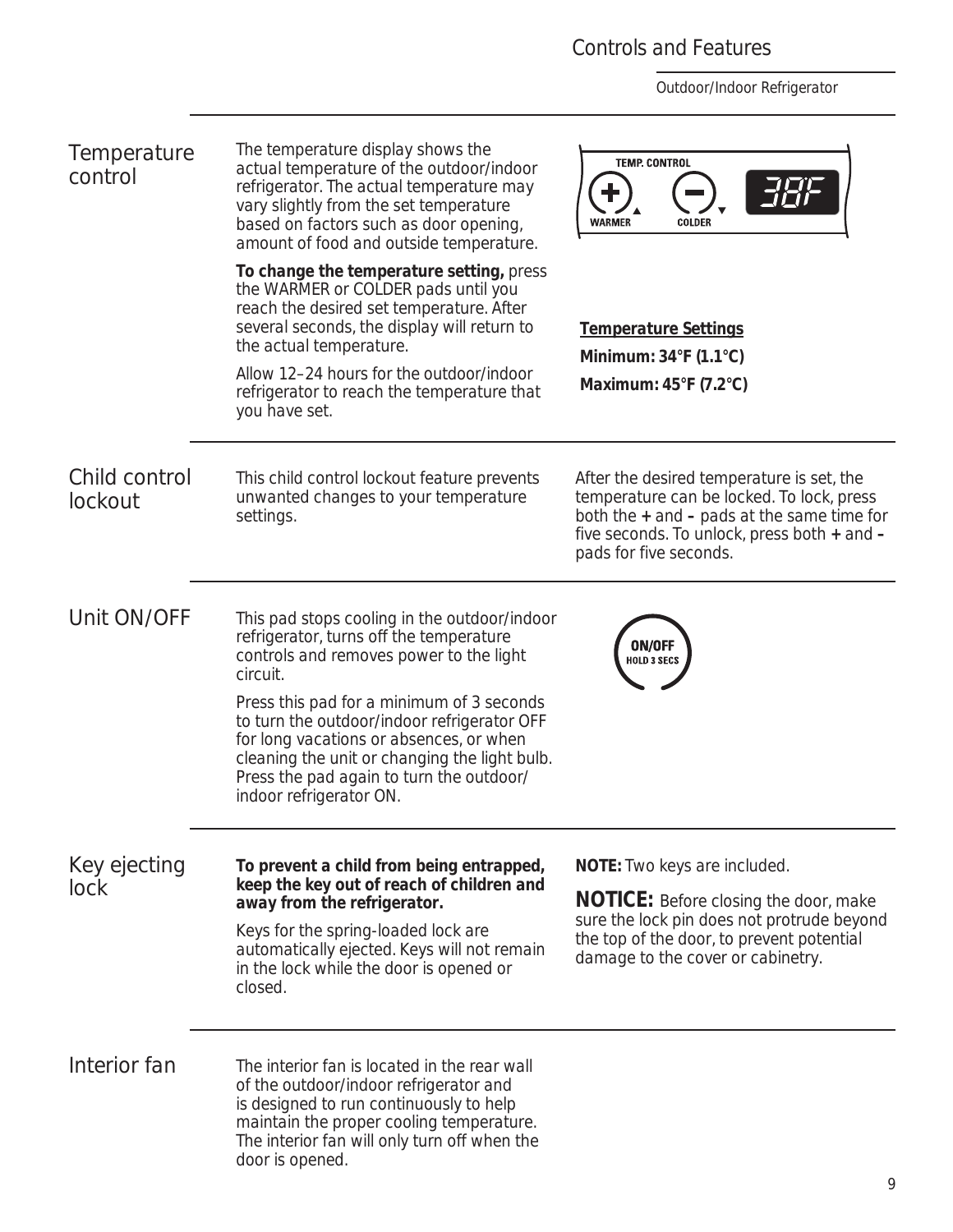### Controls and Features

**To replace a shelf,** open the door completely to avoid potential damage to the gasket. Tilt the shelf to one side at an angle and slide toward the back wall, placing one side onto the shelf support. Place the other side onto the opposite shelf support. Ensure rear locking tabs are engaged. When installed properly, the shelf will not slide forward when gently pulled.

*Outdoor/Indoor Refrigerator*

*Glass shelves* Tempered glass shelves in the outdoor/ indoor refrigerator are removable for easy cleaning or for storing larger items.

> **To remove a shelf,** open the door completely to avoid potential damage to the gasket. Lift up on the back of the shelf slightly. Tilt the shelf to one side at an angle while pulling forward.

Appearance may vary



To remove, lift up on the back of the shelf



Tilt the shelf at an angle while removing or replacing



Place in slots when replacing the shelf

### *QuickSpace ™ Shelf*

This shelf splits in half and slides under itself for storage of tall items on the shelf below.

**Step 1:** Lift the back edge of the front half of the shelf.

**Step 2:** Pull slightly forward.

**Step 3:** Lower the back edge of the front half of the shelf while sliding it underneath the back half.

The entire Quick Space shelf can be removed and replaced (see Glass Shelves section).

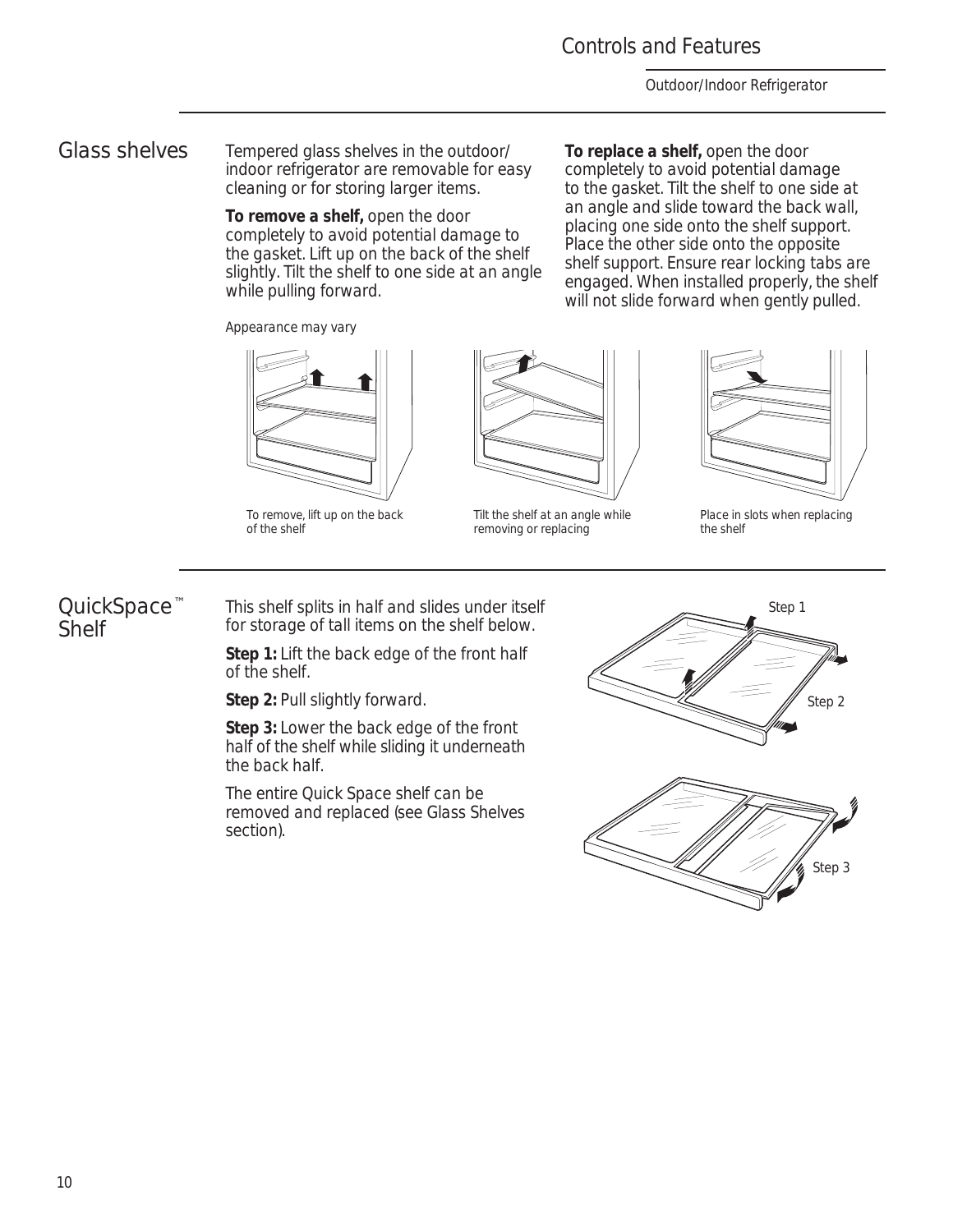### Controls and Features

*Outdoor/Indoor Refrigerator*

*Loading tips and suggestions* The bottom two full extension drawers hold five bottles each and are loaded with necks facing the rear. Tall bottles should not be loaded on the bottom drawer because they may prevent the door from closing.

**• Do not block the thermistor,** located on the right-hand side, just above the third shelf of the outdoor/indoor refrigerator. Blocking the thermistor could impair the air circulation and temperature control.



**Bottom drawer arrangement**

*Removing full extension drawers*

The bottom full extension drawers pull out so bottles can conveniently be added or removed.

The upper full extension slide can be removed for magnums or larger bottles.

### **To remove:**

- **1.** Pull the full extension drawer out to the STOP position.
- **2.** Push the tab on right drawer guide down while pulling the tab on left guide up, and pull the drawer out.

### **To replace:**

- **1.** Push the drawer slide arm back into the unit.
- **2.** Pull the small slide sub-assembly completely forward.
- **3.** Insert the sides of the drawer back into the guides.
- **4.** Push until the tabs lock into place.



Tab (push tab down on right drawer guide, pull tab up on left drawer guide)

Appearance may vary





To replace, push drawer slide arm back into unit

Pull small slide sub-assembly completely forward

**NOTE:** Make sure the tabs on the full extension drawer guides are fully engaged before loading any bottles. Pull the drawers out all the way to the STOP position and push back in several times to make sure locking tabs are properly engaged.

*Wood drawer fronts*

The full extension drawer fronts on the outdoor/indoor refrigerator are unfinished cherry wood. During use, oil from hands may accumulate and stain the wood.

- **•** The drawer fronts may be stained and sealed to match adjacent cabinetry.
- **•** Apply the stain and sealer according to the manufacturer's instructions. To avoid unpleasant odor, keep the door open to ventilate and allow the stain/sealer to dry completely before using the product.

**NOTE:** Natural wood may vary slightly in grain and color.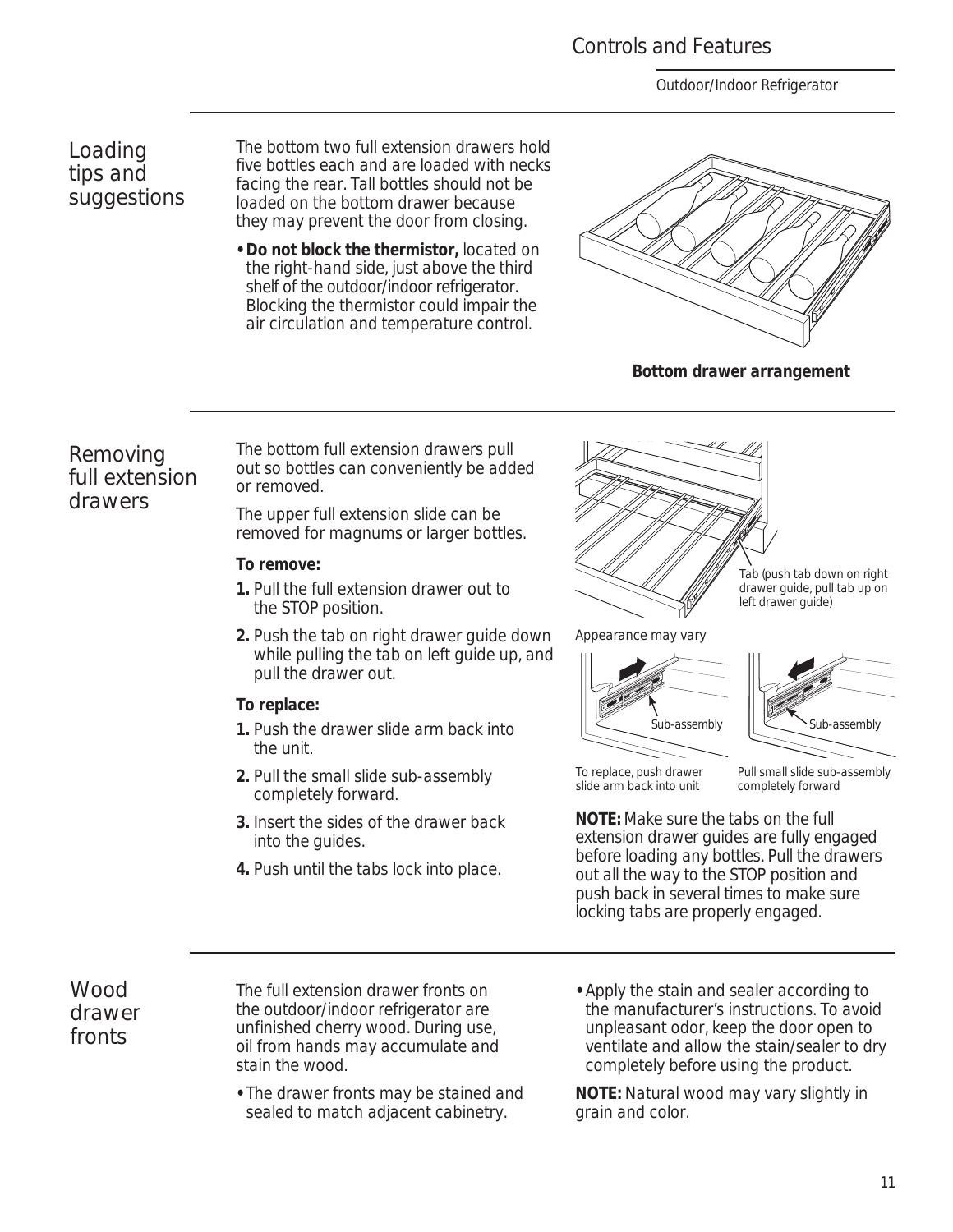| <i>For your</i><br>safety             | A WARNING RULL Electrical Shock Hazard.<br>Turn the outdoor/indoor refrigerator OFF or unplug the unit before cleaning.<br>Turn the outdoor/indoor refrigerator OFF by pressing the button on the control panel<br>a minimum of 3 seconds until the light and temperature display turn off.<br>AVERTISSEMENT<br>Risque de choc électrique.<br>Éteignez (Off) le réfrigérateur extérieur-intérieur ou débranchez-le avant le nettoyage.<br>Éteignez (Off) le réfrigérateur extérieur-intérieur en appuyant sur le bouton du panneau de<br>commande durant un minimum de 3 secondes jusqu'à ce que la lampe et l'affichage de<br>température s'éteignent.                                                                                                                                                                                                           |                                                                                                                                                                                                                                                                                                                                                                                                                                                                                                                                                                                                                                                                                                                                                                                                                                                                                    |  |
|---------------------------------------|-------------------------------------------------------------------------------------------------------------------------------------------------------------------------------------------------------------------------------------------------------------------------------------------------------------------------------------------------------------------------------------------------------------------------------------------------------------------------------------------------------------------------------------------------------------------------------------------------------------------------------------------------------------------------------------------------------------------------------------------------------------------------------------------------------------------------------------------------------------------|------------------------------------------------------------------------------------------------------------------------------------------------------------------------------------------------------------------------------------------------------------------------------------------------------------------------------------------------------------------------------------------------------------------------------------------------------------------------------------------------------------------------------------------------------------------------------------------------------------------------------------------------------------------------------------------------------------------------------------------------------------------------------------------------------------------------------------------------------------------------------------|--|
| Door gasket                           | The vinyl gasket may be cleaned with mild<br>soap and water, a baking soda solution or<br>a mild scouring powder. Rinse well.                                                                                                                                                                                                                                                                                                                                                                                                                                                                                                                                                                                                                                                                                                                                     | After cleaning the door gasket, apply a thin<br>layer of paraffin wax or petroleum jelly to<br>the door gasket at the hinge side. This helps<br>keep the gasket from sticking and bending<br>out of shape.                                                                                                                                                                                                                                                                                                                                                                                                                                                                                                                                                                                                                                                                         |  |
| Light bulb<br>replacement             | Replace with a 15 watt appliance bulb or<br>Turn OFF or unplug the outdoor/indoor<br>refrigerator before replacing the light bulb.<br>a 4.5 watt UL Listed LED Lamp or call 800.<br>GE.CARES (800.492.2737) during normal<br>To remove the light shield, push in the tab<br>business hours to order service part"<br>on the left side of the shield and lower it.                                                                                                                                                                                                                                                                                                                                                                                                                                                                                                 |                                                                                                                                                                                                                                                                                                                                                                                                                                                                                                                                                                                                                                                                                                                                                                                                                                                                                    |  |
| In the event<br>of a power<br>failure | If power fails, you can maintain interior<br>temperature longer by keeping the door<br>closed. Open the door only when necessary<br>to avoid the loss of cold air.                                                                                                                                                                                                                                                                                                                                                                                                                                                                                                                                                                                                                                                                                                |                                                                                                                                                                                                                                                                                                                                                                                                                                                                                                                                                                                                                                                                                                                                                                                                                                                                                    |  |
| Preparing<br>for vacation             | For long vacations or absences, always<br>leave the unit running with the temperature<br>set at 45°F (7.2°C). This will provide the<br>greatest degree of protection to your<br>outdoor/indoor refrigerator. In addition<br>to leaving your unit turned on, it is<br>recommended that you follow the below<br>steps prior to long vacations. If you cannot<br>leave your unit turned on during extended<br>periods of non-use, be sure to follow the<br>below steps.<br>1. Remove all the contents from the unit.<br>2. Clean the outside and inside (see<br>instructions on the next page).<br>3. Place charcoal and baking soda inside<br>the unit. In conditions which are either<br>below 45°F (7.2°C) or high humidity, use<br>4 lbs. baking soda. In all other conditions,<br>use 1 lb. baking soda.<br>4. Cover the unit with the Monogram vinyl<br>cover. | A vinyl cover accessory is available to<br>protect the outdoor/indoor refrigerator<br>during extended periods of non-use. The<br>durable vinyl exterior withstands the<br>elements and the soft felt lining helps<br>protect the stainless steel finish. There is<br>one that fits a built-in installation or one for<br>free-standing use. In addition to the vinyl<br>cover, an embroidered Monogram polishing<br>cloth is available. Use the polishing cloth to<br>keep the refrigerator's stainless steel finish<br>clean.<br>ZBKTF - for free-standing installation<br>ZBKTB - for built-in installation<br>Call 800.626.2002 to order.<br>For shorter vacations, remove perishable<br>foods and leave controls at regular settings.<br>However, if the ambient temperature is<br>expected to drop below 45°F (7.2°C), follow<br>the same instructions as for long vacations. |  |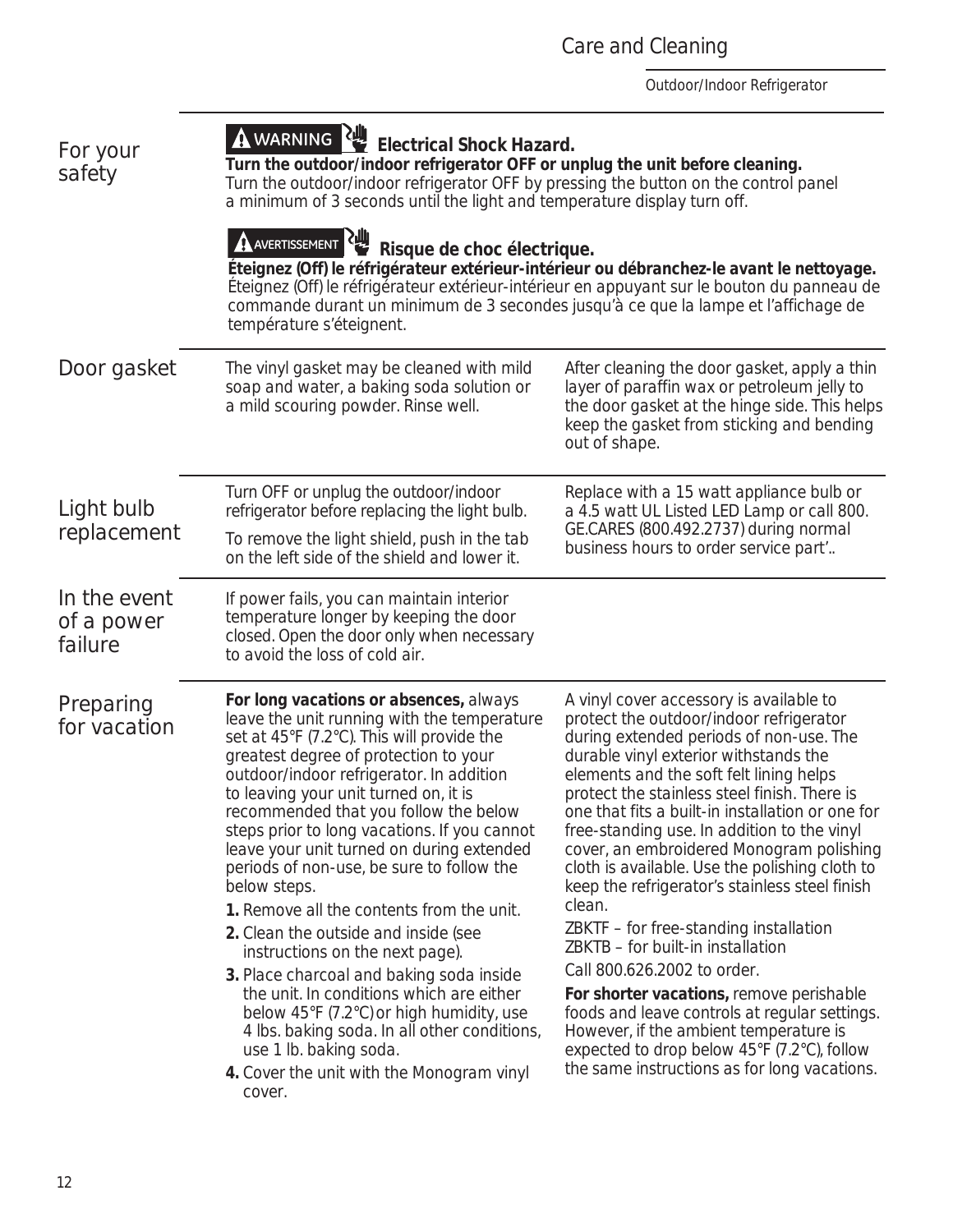### Care and Cleaning

*Outdoor/Indoor Refrigerator*

*Preparing to move*

*Cleaning the outside* **Secure all loose items** such as shelves and drawers by taping them securely in place to prevent damage.

Your new stainless steel Monogram unit can maintain its new luster for the life of the product

**Keep the outside clean.** Regularly polish the stainless steel exterior and handle with Stainless Steel Magic™ and the Monogram polishing cloth, to preserve and protect the fine finish. Do not apply

**To avoid scratching the fine finish of the stainless steel, wipe in the same direction as the grain when polishing or cleaning any stainless steel surface. The grain on the outdoor/indoor refrigerator runs top to bottom on all sides and front to back on the top** 

For regular cleaning, use clean water and a soft cloth. If stains persist, wash with mild dish soap using a soft cloth or non-abrasive pad. For more difficult stains, make a solution consisting of 25% vinegar (white or red) and 75% water. Dip a soft cloth into the solution and rub onto the stainless steel to remove the stain. If these methods do not remove the stains, dirt or debris, call 800.

**NOTE:** Always reapply Stainless Steel Magic with the Monogram polishing cloth after cleaning or if your unit comes in contact with water, to protect

if maintained as described below.

to plastic and rubber components.

**canopy.**

GE.CARES.

the fine finish.

Stainless Steel Magic and additional Monogram polishing cloth are available through GE Parts and Accessories, 800.626.2002 or

**Be sure the outdoor/indoor refrigerator stays in an upright position during moving.**

monogram.com.

For Stainless Steel Magic, order part number WX10X15.

Always remove any debris or obstruction from the front of the toekick to ensure optimum performance.

**Do not use appliance wax or polish on any stainless steel surface.**

**Do not use scouring pads, powdered cleaners, bleach or cleaners containing bleach because these products can scratch and damage the finish.**

### **Warranty does not cover damage due to improper cleaning methods.**

Recommended cleaning is determined by the installation location. Use this chart to determine the frequency for cleaning your outdoor/indoor refrigerator.

| Environment                | <b>Stainless</b><br>Steel Magic <sup>™</sup> | <b>Clean Drain</b> | Clean Gasket<br>(add petroleum /<br>wax to hinge side<br>of gasket) |
|----------------------------|----------------------------------------------|--------------------|---------------------------------------------------------------------|
| Near Pool and<br>Saltwater | Weekly                                       |                    |                                                                     |
| Near Pool                  | Every other week                             | Every              | Every                                                               |
| Near Saltwater             | Every other week                             | 6 months           | 6 months                                                            |
| <b>High Humidity</b>       | Monthly                                      |                    |                                                                     |
| All Others                 | Every other month                            |                    |                                                                     |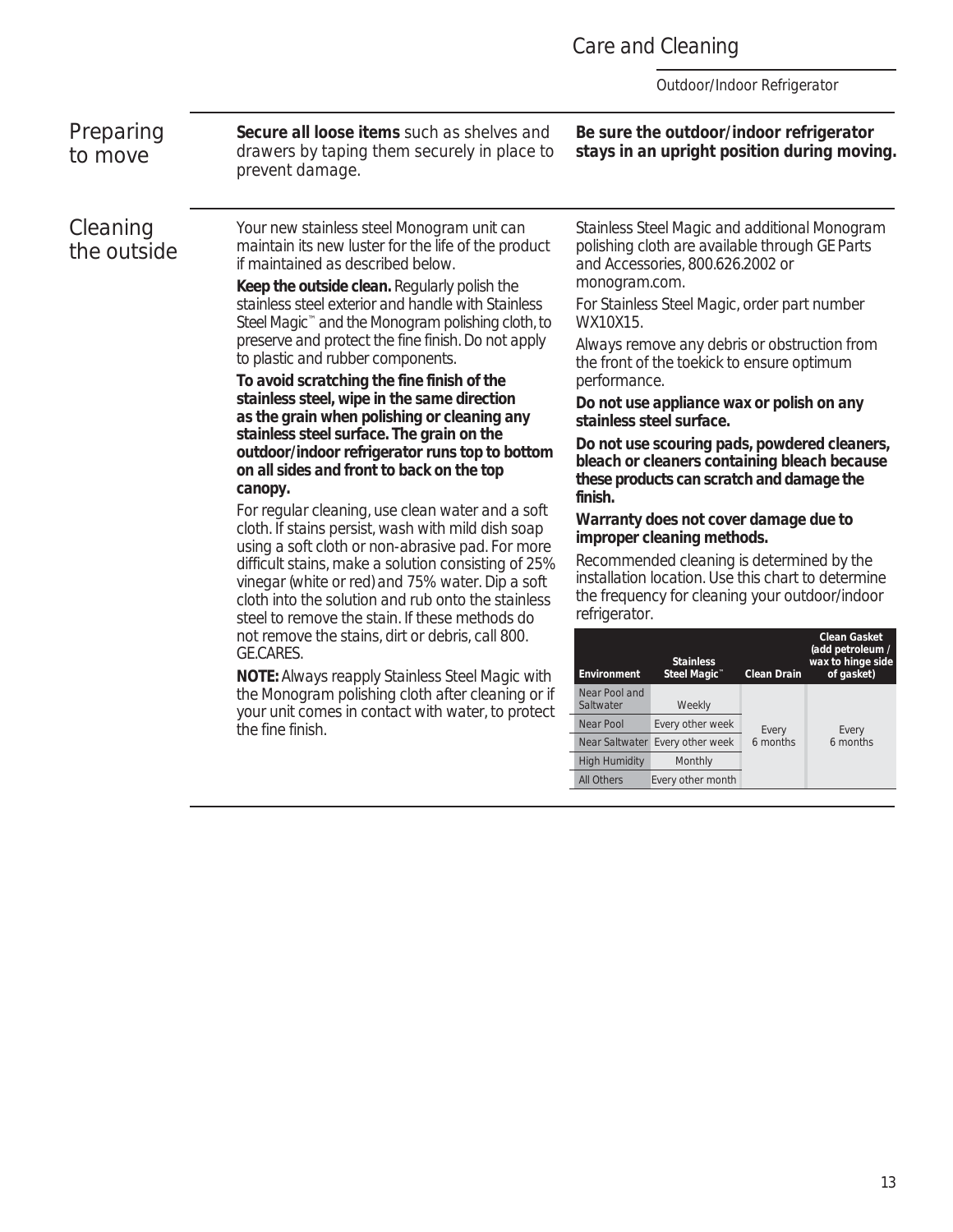*Outdoor/Indoor Refrigerator*

### *Cleaning the inside*

## **WARNING Electrical Shock**

**Hazard. Unplug the outdoor/indoor refrigerator before cleaning. If this is not practical, turn the unit OFF and wring excess moisture out of the cloth or sponge when cleaning around switches, lights or controls.**



**électrique. Débranchez le réfrigérateur extérieur-intérieur avant le nettoyage. Si cela n'est pas pratique, éteignez le réfrigérateur (Off) et essorez le surplus d'humidité du chiffon ou de l'éponge lors du nettoyage autour des interrupteurs, des lampes ou des commandes.**

Use warm water and baking soda solutionabout a tablespoon (15 ml) of baking soda to a quart (1 liter) of water. This both cleans and neutralizes odors. Thoroughly rinse and wipe dry.

**Other parts of the outdoor/indoor**  refrigerator-including the door gaskets, full extension drawers and glass shelvescan be cleaned the same way.

**CAUTION Avoid cleaning cold glass shelves with hot water because the extreme temperature difference may cause them to break. Handle glass shelves carefully. Rough handling of tempered glass can cause it to shatter.**



**ATTENTION Évitez de nettoyez les tablettes de verre avec de l'eau très chaude lorsqu'elles sont froides puisque les écarts de température importants peuvent causer leur bris. Manipulez les tablettes de verre avec précaution. Une manipulation brusque du verre trempé peut causer son éclatement.**



*Drain hole* Periodically check the drain hole and channel for any debris. If the drain is blocked, condensation will not drain properly.

> **To check and clean the drain hole,** remove the bottom two glass shelves. Sweep a damp cloth along the channel in the back of the outdoor/indoor refrigerator. Use a finger to sweep away any debris from the drain hole.

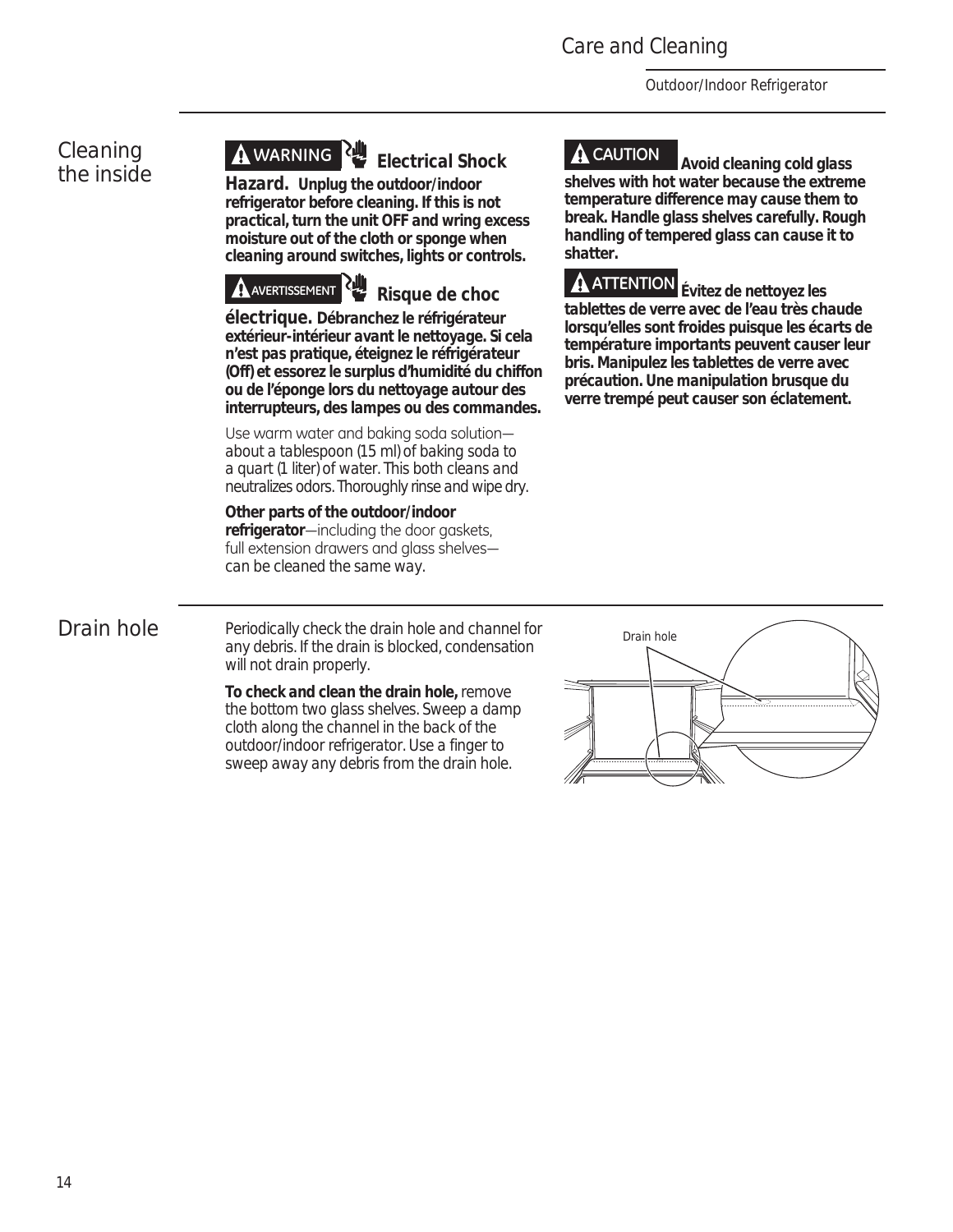### Top Canopy Removal

*Outdoor/Indoor Refrigerator*

### *Top canopy removal*

The top canopy may be removed when installing under a countertop.

The door MUST BE closed when removing or replacing the top canopy. To avoid damage, the top canopy must clear the left hinge center locking plate and right hinge.

- **•** Remove the 3 screws from the back of the top canopy (A).
- **•** Using heavy-duty work gloves, lift up on the top canopy back (B) and slide it forward until it unlatches from the unit (C).
- **•** Lift the top canopy up and off of the unit.

**NOTE:** Keep the top canopy and screws for future free-standing installations.

**NOTE:** When installing the unit in a freestanding configuration, the top canopy must be left in place.



**A CAUTION** Under side edges of the stainless steel canopy top may be sharp. Wear heavy-duty work gloves when moving the top.

**ATTENTION** Les parois sous les côtés du dessus du caisson en acier inoxydable peuvent être coupantes. Portez des gants de travail robustes lorsque vous déplacez le dessus.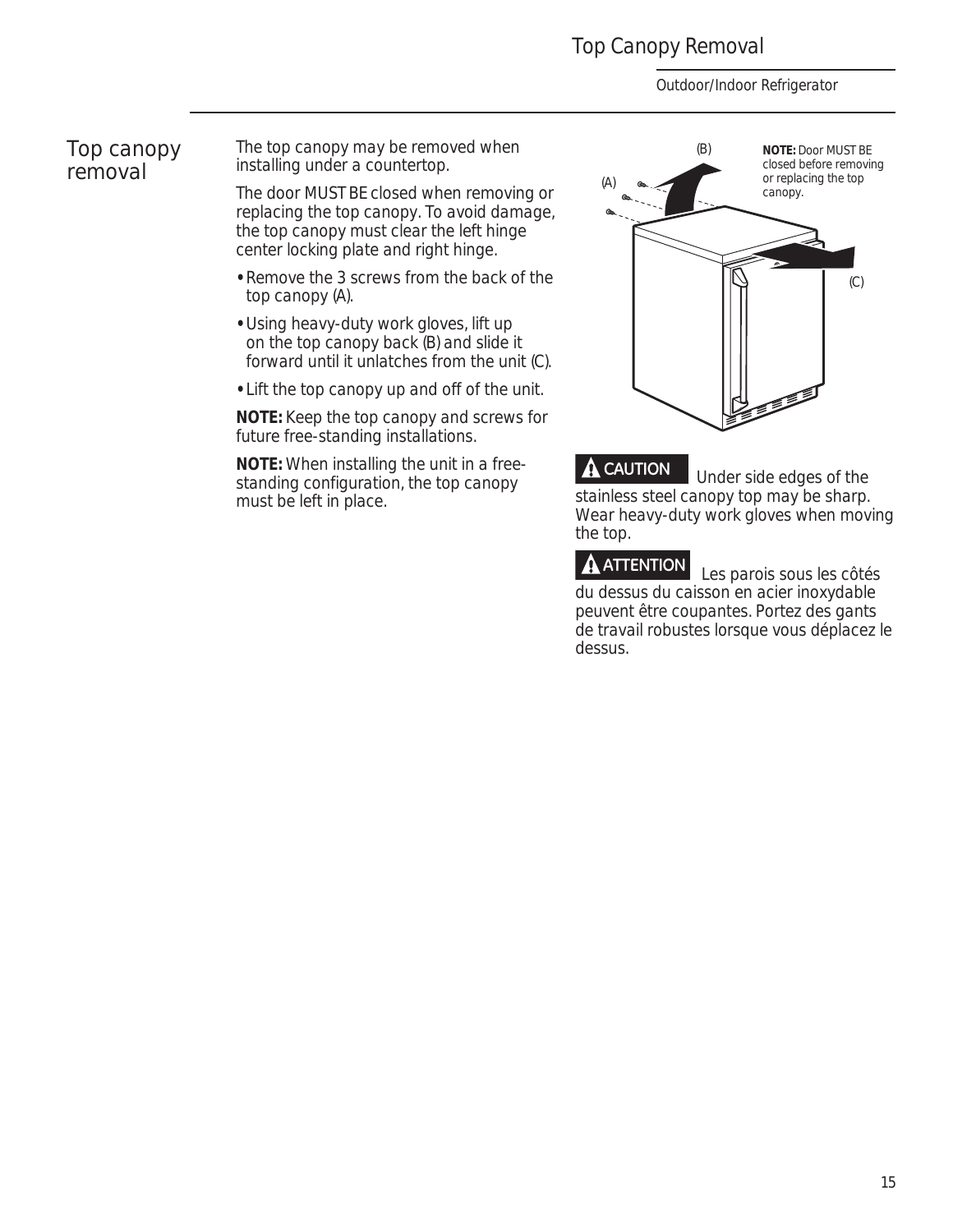*Outdoor/Indoor Refrigerator*

*Normal operating sounds* 

Newer appliances sound different from older appliances. Modern appliances have more features and use newer technology.

### *Do you hear what I hear? These sounds are normal.*



- **•** The new high efficiency compressor may run faster and longer than your old appliance and you may hear a highpitched hum or pulsating sound while it is operating.
- **•** Sometimes the appliance runs for an extended period, especially when the doors are opened frequently.
- **•** You may hear a whooshing sound when the doors close. This is due to pressure equalizing within the appliance.
- **•** The interior fan runs continuously except when the door is opened.

### **CLICKS, POPS, CRACKS and CHIRPS**

- **•** You may hear cracking or popping sounds when the appliance is first plugged in. This happens as the appliance cools to the correct temperature.
- **•** The electronic control board may cause a clicking sound when relays activate to control appliance components.
- **•** Expansion and contraction of cooling coils during and after defrost can cause cracking or popping sounds.



- **•** You may hear the fans spinning at high speeds. This happens when the appliance is first plugged in, when the door is opened frequently or when a large amount of food is added to the appliance. The fans help maintain desired temperatures.
- **•** If the door is open for over 3 minutes, you may hear the fans come on in order to cool the light bulbs.
- **•** The fans change speeds in order to provide optimal cooling and energy savings.

# **WATER SOUNDS**

- **•** The flow of refrigerant through the freezer cooling coils may make a gurgling noise like boiling water.
- **•** Water dropping on the defrost heater can cause a sizzling, popping or buzzing sound during the defrost cycle.
- **•** A water dripping noise may occur during the defrost cycle as ice melts from the evaporator and flows into the drain pan.
- **•** Closing the door may cause a gurgling sound due to pressure equalization.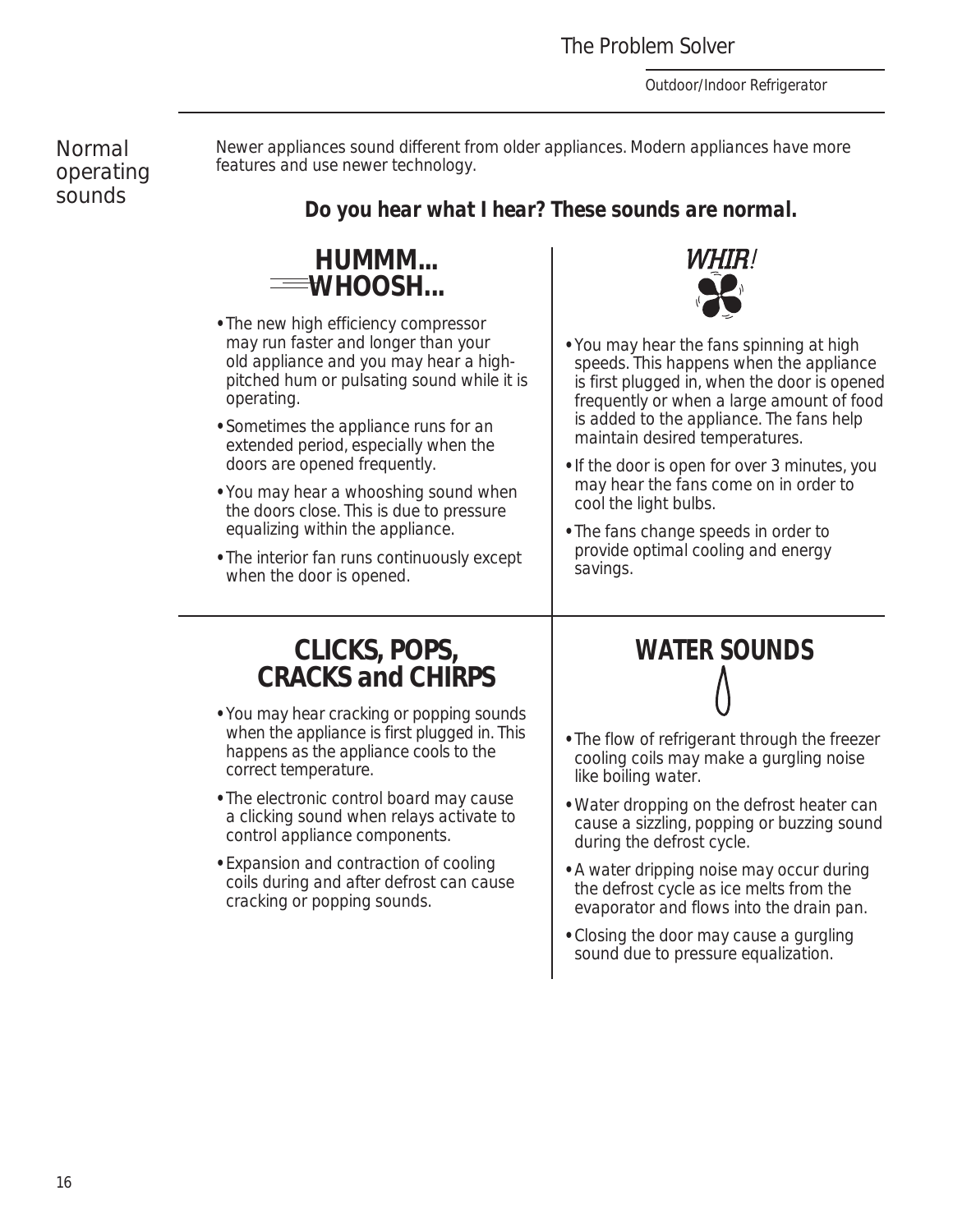### The Problem Solver

| Questions?<br>Use this<br>problem<br>solver! | <b>PROBLEM</b>                                                          | <b>POSSIBLE CAUSE</b>                                                                                                                                  |
|----------------------------------------------|-------------------------------------------------------------------------|--------------------------------------------------------------------------------------------------------------------------------------------------------|
|                                              | <b>APPLIANCE</b><br><b>DOES NOT OPERATE</b>                             | • Appliance is so quiet that most of the time you will hear low or<br>no operating noise.                                                              |
|                                              |                                                                         | • Appliance may be in defrost cycle when compressor motor does not<br>operate for about 30 minutes.                                                    |
|                                              |                                                                         | • Controls are set to OFF. Press ON/OFF button on control panel.                                                                                       |
|                                              |                                                                         | . If interior light is not on, appliance may not be plugged in at<br>electrical outlet. Push the plug completely into the electrical outlet.           |
|                                              |                                                                         | • The GFCI circuit breaker is tripped. Replace fuse or reset<br>the breaker.                                                                           |
|                                              |                                                                         | • The appliance is in showroom mode. Unplug it and plug it back in.                                                                                    |
|                                              | <b>VIBRATION OR</b><br><b>RATTLING (Slight</b><br>vibration is normal.) | • Adjust the leveling legs as shown in the Installation Instructions.                                                                                  |
|                                              | <b>COMPRESSOR</b><br><b>MOTOR OPERATES</b>                              | • Normal when appliance is first plugged in. Wait 24 hours for the<br>appliance to completely cool down.                                               |
|                                              | <b>FOR LONG PERIODS</b><br>OR CYCLES ON AND<br>OFF FREQUENTLY           | • Often occurs when large amounts of food are placed in appliance.<br>This is normal.                                                                  |
|                                              |                                                                         | • Door left open or package holding door open.                                                                                                         |
|                                              |                                                                         | • Hot weather or frequent door openings. This is normal.                                                                                               |
|                                              |                                                                         | • Temperature control set at the coldest setting.<br>See Temperature Control.                                                                          |
|                                              | <b>COMPARTMENT</b><br><b>TOO WARM</b>                                   | • Temperature control not set cold enough. See Temperature Control.<br>Allow 12-24 hours for temperature to change.                                    |
|                                              |                                                                         | • Warm weather or frequent door openings.                                                                                                              |
|                                              |                                                                         | • Door left open for long time.                                                                                                                        |
|                                              |                                                                         | • Package may be holding door open.                                                                                                                    |
|                                              |                                                                         | • Thermistor may be blocked, which can affect the overall temperature.<br>The thermistor is located on the right hand side just above the third shelf. |
|                                              | <b>APPLIANCE</b><br><b>HAS ODOR</b>                                     | • Interior needs cleaning. See Care and Cleaning.                                                                                                      |
|                                              |                                                                         | • Keep open box of baking soda in appliance; replace every 3 months.                                                                                   |
|                                              | <b>DOOR</b><br><b>NOT CLOSING</b>                                       | • Door gasket is sticking or folding over. Apply petroleum jelly<br>or paraffin wax to the face of the gasket.                                         |
|                                              | <b>PROPERLY</b>                                                         | • The door is hitting an internal component inside the appliance.<br>Adjust interior components to prevent interference.                               |
|                                              | <b>MOISTURE FORMS</b>                                                   | . Not unusual during periods of high humidity. Wipe surface dry.                                                                                       |
|                                              | ON OUTSIDE OF<br><b>APPLIANCE</b>                                       | • Door left open or package holding door open.                                                                                                         |
|                                              | <b>FROST OR MOISTURE</b><br><b>COLLECTS INSIDE</b>                      | • Too frequent or too long door openings.                                                                                                              |
|                                              |                                                                         | . In humid weather, air carries moisture into appliance when door<br>is opened.                                                                        |
|                                              |                                                                         | • Temperature control is set at coldest setting.                                                                                                       |
|                                              |                                                                         | • Thermistor may be blocked, which can affect the overall temperature.<br>The thermistor is located on the right hand side just above the third shelf. |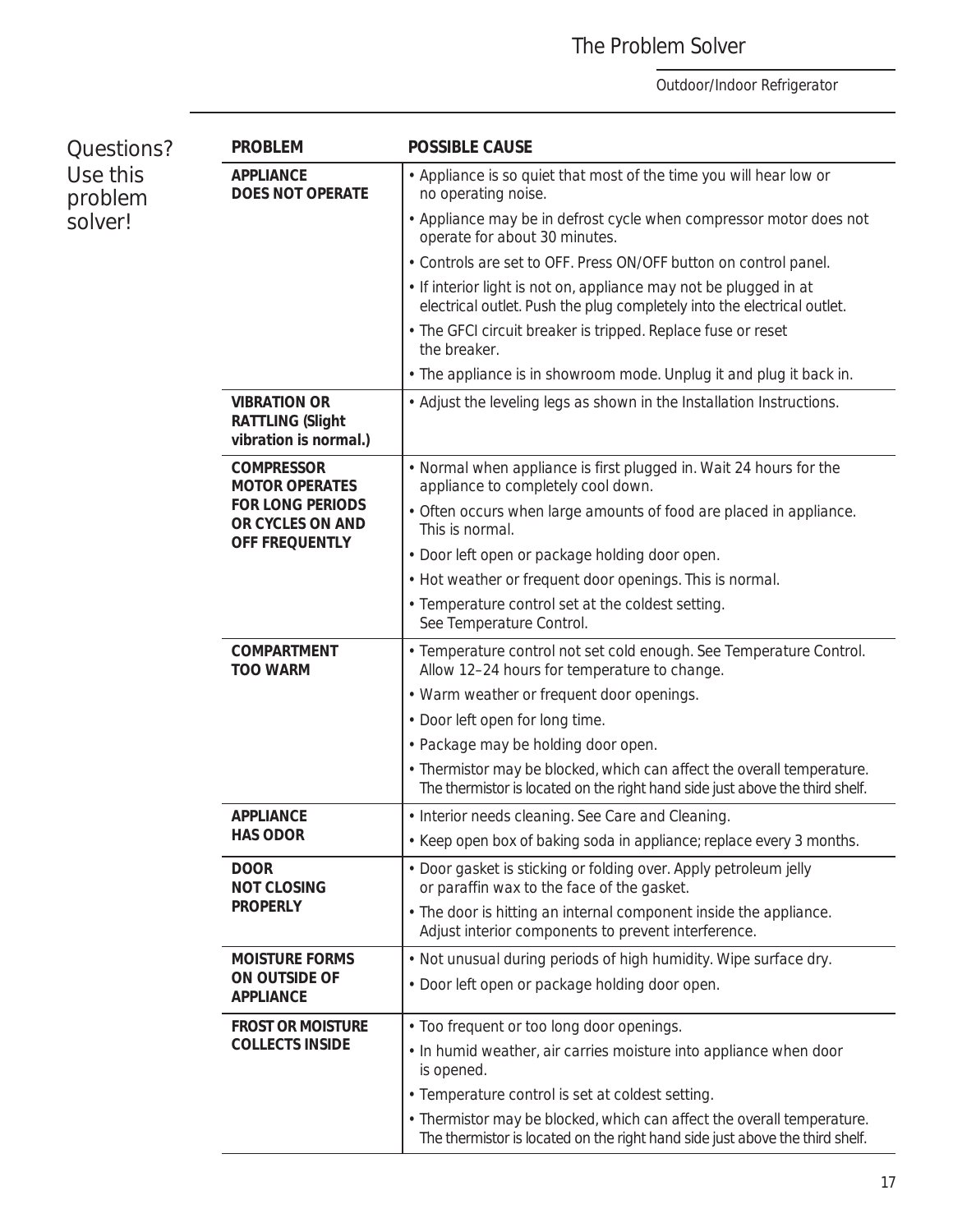### The Problem Solver

| Questions?<br>Use this<br>problem<br>solver! | <b>PROBLEM</b>                                                                         | <b>POSSIBLE CAUSE</b>                                                                                                                                                                                                                          |
|----------------------------------------------|----------------------------------------------------------------------------------------|------------------------------------------------------------------------------------------------------------------------------------------------------------------------------------------------------------------------------------------------|
|                                              | <b>INTERIOR LIGHT</b><br><b>DOES NOT WORK</b>                                          | • No power at outlet.                                                                                                                                                                                                                          |
|                                              |                                                                                        | • Light bulb needs replacing. See Care and Cleaning.                                                                                                                                                                                           |
|                                              |                                                                                        | • Controls are set to OFF. Press ON/OFF pad on control panel.                                                                                                                                                                                  |
|                                              | <b>HOT AIR FROM</b><br><b>BOTTOM OF</b><br>APPLIANCE                                   | • Normal air flow cools the motor. In the refrigeration process,<br>it is normal that heat be expelled in the area under the appliance.<br>Some floor coverings are sensitive and will discolor even at these<br>safe and normal temperatures. |
|                                              | <b>APPLIANCE</b><br><b>NEVER SHUTS OFF</b><br><b>BUT TEMPERATURES</b><br><b>ARE OK</b> | • Adaptive defrost keeps compressor running during door openings.<br>This is normal. The appliance will cycle off after the door remains<br>closed for two hours.                                                                              |
|                                              |                                                                                        | • Normal operation in extreme temperatures.                                                                                                                                                                                                    |
|                                              | <b>ACTUAL</b><br><b>TEMPERATURE</b><br><b>NOT EQUAL TO</b><br><b>SET TEMPERATURE</b>   | • Unit just plugged in. Allow 24 hours for the system to stabilize.                                                                                                                                                                            |
|                                              |                                                                                        | . Door open for too long. Allow 24 hours for the system to stabilize.                                                                                                                                                                          |
|                                              |                                                                                        | • Warm contents added to appliance. Allow 24 hours for the system<br>to stabilize.                                                                                                                                                             |
|                                              |                                                                                        | • Defrost cycle is in process. Allow 24 hours for the system to stabilize.                                                                                                                                                                     |
|                                              |                                                                                        | • Thermistor may be blocked, which can affect the overall temperature.<br>The thermistor is located on the right hand side just above the third shelf.                                                                                         |
|                                              | <b>TEMPERATURE</b><br><b>WILL NOT ADJUST</b>                                           | • Temperature may be in lockout mode. Press both + and - pads for<br>5 seconds to unlock the temperature.                                                                                                                                      |
|                                              |                                                                                        | • Thermistor may be blocked, which can affect the overall temperature.<br>The thermistor is located on the right hand side just above the third shelf.                                                                                         |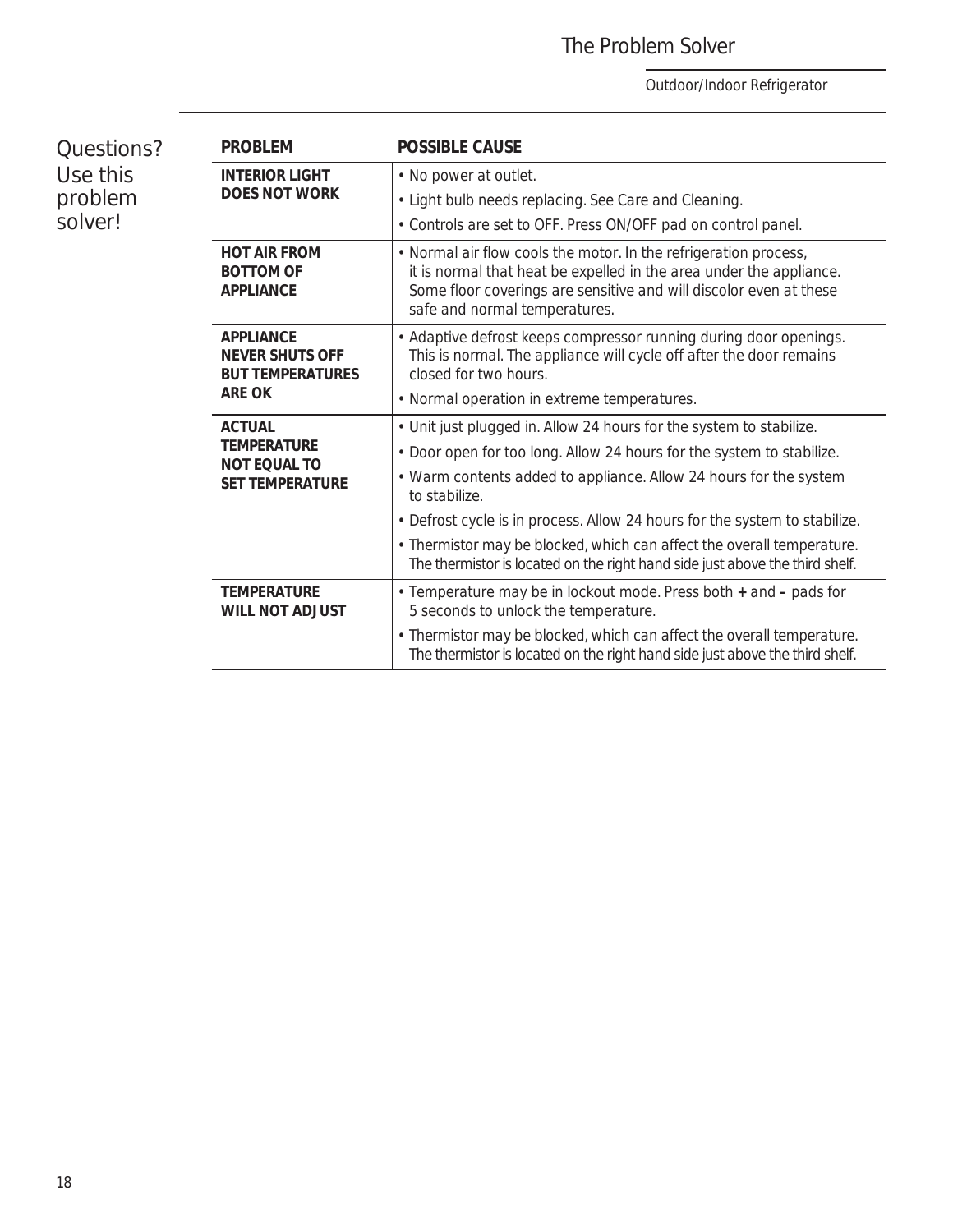Consumer Services

*Outdoor/Indoor Refrigerator*

### *With the purchase of your new Monogram appliance, receive the assurance that if you ever need information or assistance from*  GE, we will be there. All you have to do is call-toll-free!

### *GE Answer Center®*

Whatever your question about any Monogram major appliance, GE Answer Center® information service is available to help. Your call—and your question—will be answered promptly and courteously. And you can call any time. GE Answer Center® service is open 24 hours a day, Monday through Saturday.

*In the USA: 800.626.2000*

### **OR**

Visit our Website at: **monogram.com** *In Canada, call 1.800.561.3344.*

### *In-Home Repair Service*

*In the USA: 800.444.1845 In Canada: 1.800.561.3344* A GE consumer service professional will provide expert repair service, scheduled at a time that's convenient for you. Many GE Consumer Service company- operated locations offer you service today or tomorrow, or at your convenience (7:00 a.m. to 10:00 p.m. weekdays, 8:00 a.m. to 6:00 p.m. Saturday and Sunday). Our factory-trained technicians know your appliance inside and out—so most repairs can be handled in just one visit. In Canada: Monday to Friday, 7:00 a.m. to 8:00 p.m. and Saturday, 8:00 a.m. to 5:00 p.m. EDST.

*For Customers With Special Needs…*

*In the USA: 800.626.2000*



GE offers Braille controls for a variety of GE appliances, and a brochure to assist in planning a barrier-free kitchen for persons with limited mobility.

Consumers with impaired hearing or speech who have access to a TDD or a conventional teletypewriter may call 800.TDD.GEAC (800.833.4322) to request information or service.

### *Service Contracts*

You can have the secure feeling that GE Consumer Service will still be there after your warranty expires. Purchase a GE contract while your warranty is still in effect and you'll receive a substantial discount. With a multiple -year contract, you are assured of future service at today's prices.

*In the USA: 800.626.2224 In Canada: 1.800.561.3344*

### *Parts and Accessories*

**Individuals qualified to service their own appliances** can have parts or accessories sent directly to their home. The GE parts system provides access to over 47,000 parts…and all GE Genuine Renewal Parts are fully warranted. VISA, MasterCard and Discover cards are accepted.

*In the USA: 800.626.2002*

*In Canada: 1.800.561.3344* **User maintenance instructions contained in this manual cover procedures intended to be performed by any user. Other servicing generally should be referred to qualified service** 

**personnel. Caution must be exercised, since improper servicing may cause unsafe operation.**